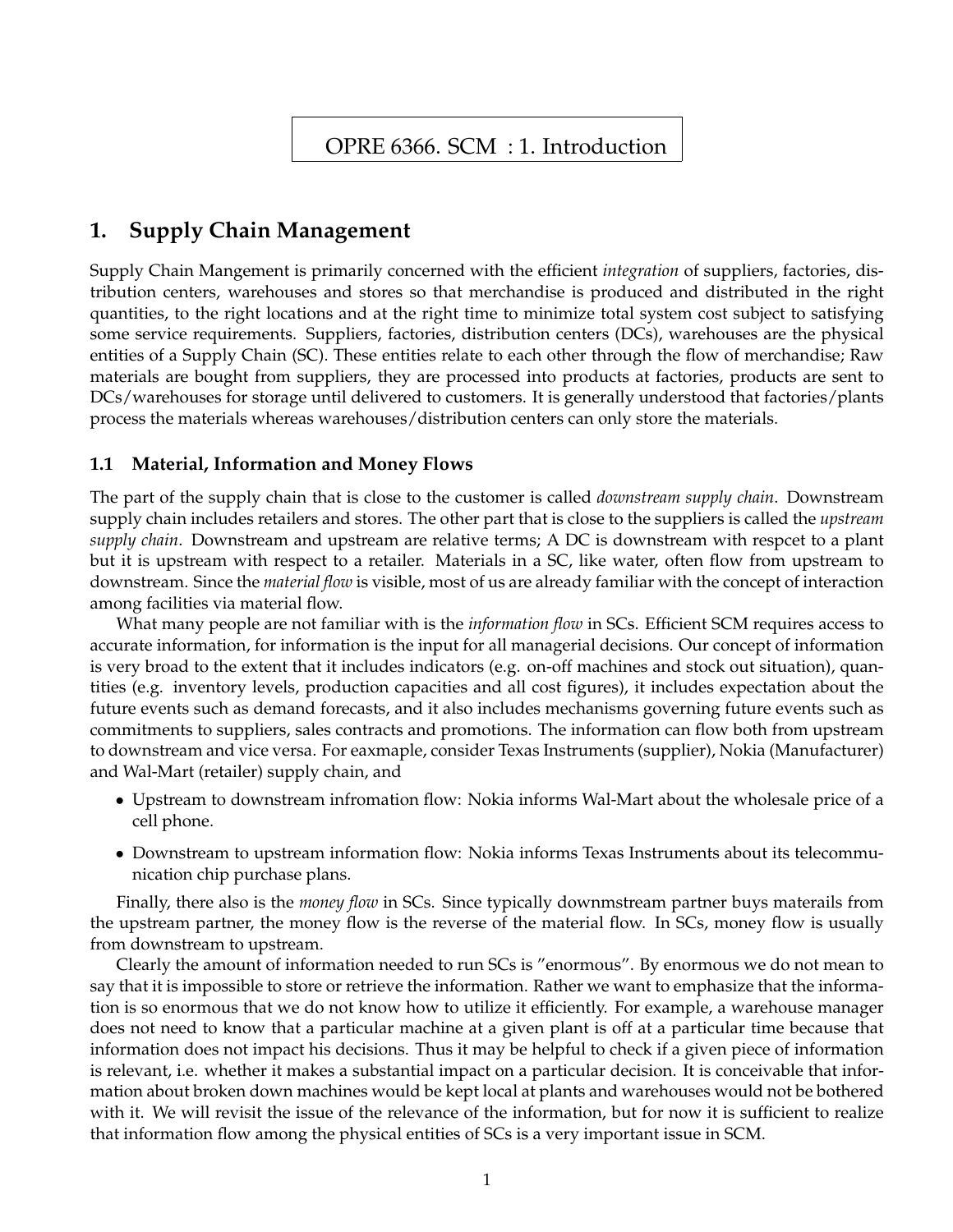#### **1.2 IDI: Intelligent Decomposition for Integration (IDI)**

Businesses spend billions of dollars for procurement, transportation, manufacturing, distribution and finally meeting customers' product/service needs. These supply chain processes are extensive for taking place in chains/networks that span several companies and/or continents. A supply chain manager not only plans and executes logistics activities but also seeks and exploits synergies among these activities. Searching for synergies requires integrating activities via a holistic approach (a system-wide thinking). Supply chain management emphasizes this integration more than logistics. Integration, despite potentially revealing synergies, further complicates the supply chain manager's job.

The most challenging aspect of supply chain management is intelligently improving the extensive supply chain processes which are hard to totally capture -especially in real-time. The useful idea in this context is *Intelligent Decomposition for Integration (IDI)*. IDI is simplifying the supply chain system by ignoring information/processes that are inconsequential to decision making. A supply chain manager uses knowledge, experience and common sense to decompose the supply chain system into smaller sub-systems such that synergies are still intact. Then each sub-system can be optimized to take advantage of the synergies. Finally, the optimal decisions of sub-systems are patched together to obtain a sound, implementable plan for the entire supply chain. Such plans form the basis of molding traditional business operations into competitive weapons in today's fierce global economy.

IDI recurs in supply chains while improving operations towards lower costs, faster delivery, higher quality, more sales and mass customization. To achieve this decomposition-integration dichotomy, SC managers need analytical skills, business intuition and acumen. They also need exposure to ideas from business strategy, marketing, risk management, trade-off analysis and economy as well as tools from probability/statistics, optimization, game theory and information systems.

There are numerous activities taking place in SCs. Each of these activities can be managed locally with relative ease but that will not be effective SCM. SCM is managing these numerous activities in an integrated way. We want to highlight two conflicting concepts here: enormity of activities and the need for integration of these activities. In an ideal world, we would like to integrate all — however small or irrelevant — activities in our decision making. However, such a big decision making scheme will be slow and impractical for today's fast paced economy. Therefore, we are bound to decompose decisions; keep some totally local, make some partially global, make some others global.

- Repair activity planning at a plant can be made locally, as suppliers' or warehouses' decisions are not substantially impacted by information regarding these activities.
- *•* Work in process inventory levels at plants are of some interest to warehouses because they limit the future finished good deliveries to warehouses, so work in process levels can be considered as partially global decisions where warehouses give inputs.
- Quality of a product interests every partner in the supply chain, so it more of a global decision than repair plans and work in process inventory levels.

#### **1.3 Conflicts**

Integration is one of the core competencies of a SC. This competency does not belong to a single company but to an entire supply chain. Consequently, today's competition for market leadership is among supply chains. For example, Ford's supply chain (including all the parties from suppliers to dealers) competes with Toyota's. Similarly the leading Target's supply chain battles with that of Wal-Mart's. Despite this, the local objectives at a given location can be in disagreement with the objectives of the entire supply chain. Examples of local objectives are: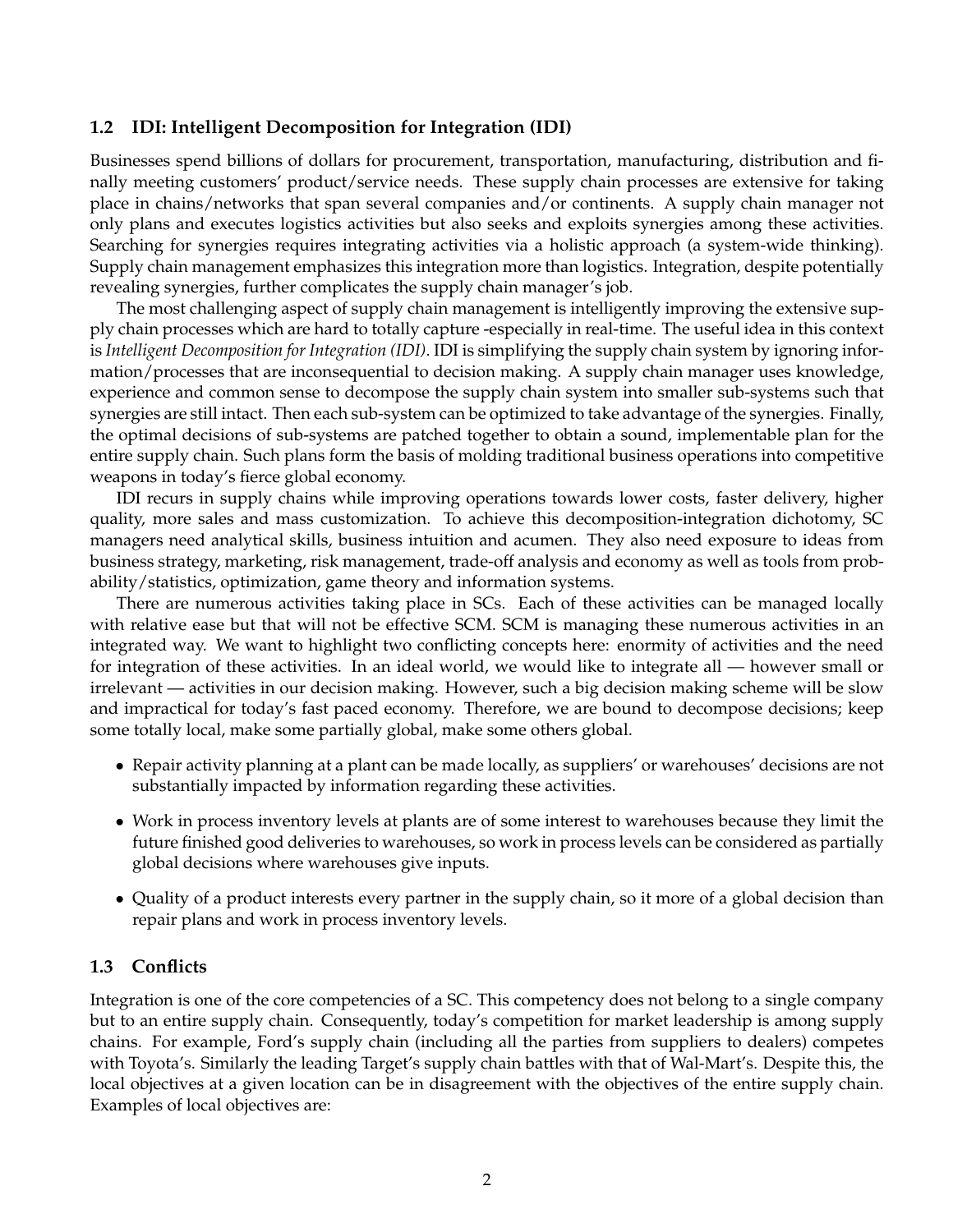- 1. Procurement: Stable purchase order size and mix, large purchase orders, stable vendors, vendors with short lead times, purchase orders with long lead times.
- 2. Production: High quality raw materials, short delivery lead times for raw materials, stable production order size and mix, large production orders, high utilization, low production costs.
- 3. Inventory: Low inventory, good customer service, short replenishment lead times, stable demand.
- 4. Transportation: Low transportation costs achieved by transportation consolidation or by slower modes of transportation.
- 5. Product development: Fast innovation, frequent product introductions.
- 6. Marketing: Product proliferation, various production order sizes and mixes, short product delivery lead times, high inventory levels, low prices, stimulating demand with promotions, ability to accept every customer order.

Clearly some of these objectives are diametrically opposing each other. If the local decisions are made with local objectives, such decisions will drive the system away from its global objectives. Then local objectives must be modified to support global objectives of SCs. That is, SCs must be managed with a system approach in an integrated way. This is the biggest challnge in SCM. This also separates SCM from logistics where local optimization is more acceptable.

It is an art as much as a science to conceptualize SCM by integrating necessary activities while decomposing mutually irrelevant activities. However, this is exactly where SCM has the greatest opportunity to create value and competitive advantage. There is not a uniform IDI strategy that works for all companies. Many companies are developing or testing their own strategies. There are strategies that work in certain contexts. Identification of these contexts and matching strategies with contexts are importants aspects of SCM.

#### **1.4 Value generated by SCM**

It is true that no controlled real life experiments have been done to illustrate the profit gains due to SCM strategies. No SC manager will allow such an experiment at his company. There are cases where the implementation of supply chain strategies led to profit increases over time. But note that business environment also changes over time in these cases. Basically we cannot ask for controlled experiments to illustrate the consequences of SCM strategies as we would in natural sciences where we have the advantage of experimenting with the real system in a labratory environment. This observation also applies to other business disciplines such as marketing and finance.

On the other hand, there are computer simulation results and sound arguments for the benefits of SCM. SCM can directly support strategic management goals of a company: low price, high quality, product customization, fast delivery, fast technology introduction. One of the aims of SCM is lowering SC inventories. Low inventories cuts down on inventory holding costs so that cost of goods sold goes down. Then keeping the profit margin constant a company can lower its price. Low inventories means that products will spend less time in storage so that they will deteriorate less and will have better quality when delivered to customers. SCM aims to increase the efficiency of distribution process. This without a doubt will lead to faster deliveries to customers. Keeping less inventory and delivering fast, companies can switch from old technology to a new one rapidly without scrapping a lot of old technology products. One can give more examples along these lines to illustrate the benefits of SCM:

• US companies spent \$898 B for SC activities in 1998. This number corresponds to 10.6% of GDP. 58% of SC costs were incurred for transportation and 38% for inventory. These numbers became \$1397 B, 10.1% of GDP, 48% for transportation and 35% for inventory in 2007.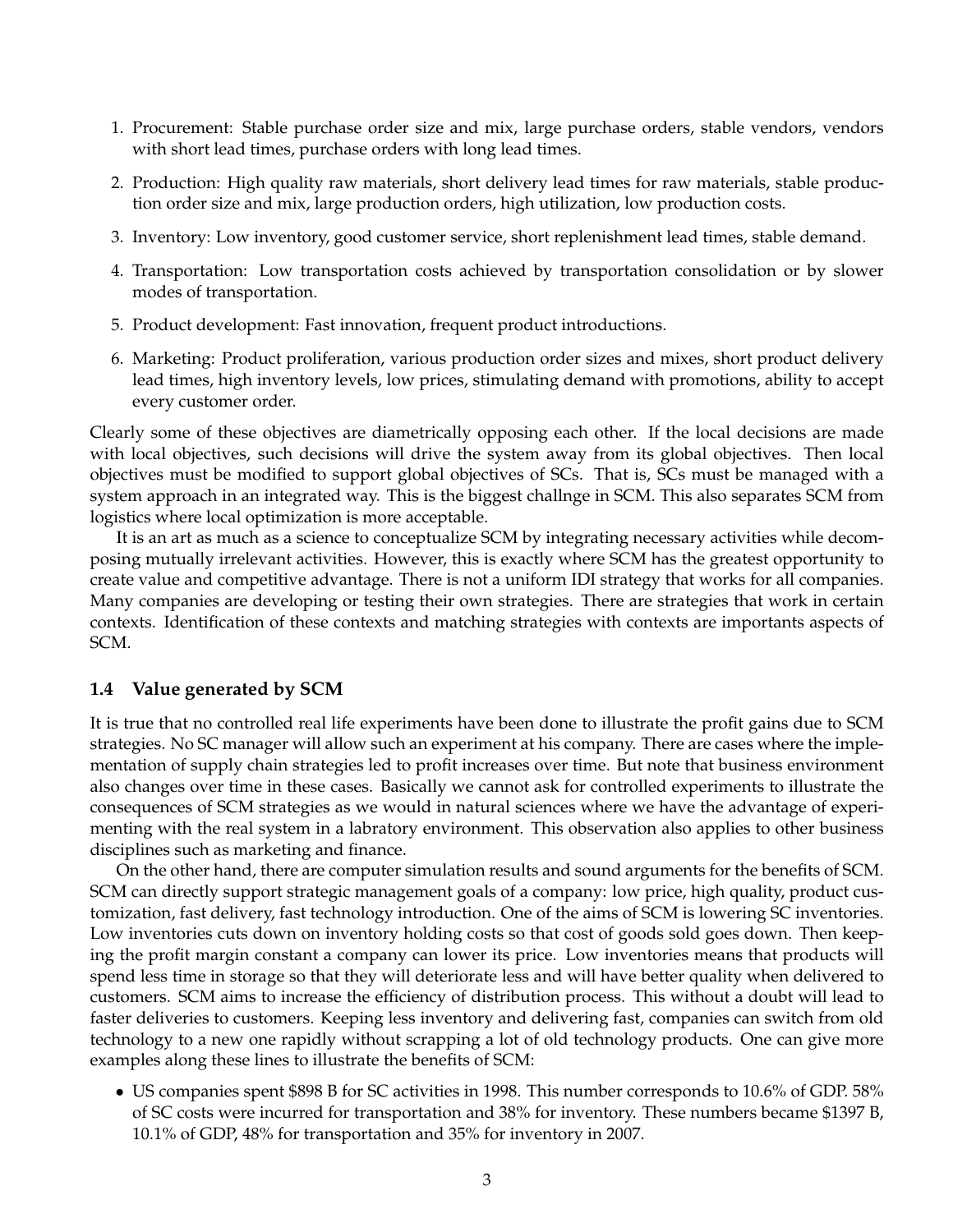- According to some estimations, the grocery industry can save \$30 B by using SCM out of its \$300 B operating expenses. Note that it takes more than three months for a typical cereal box to reach supermarkets after leaving the factory floor.
- *•* Compaq claims a loss of \$500 M to \$1 B in 1995, for not having enough computers in their SC.
- IBM claims that it lost a major market share for desktops in 1993, for not being able to purchase enough of a display chip.
- *•* P&G claims that it saved customers \$65 M using effective SCM in 18 months.
- *•* National Semiconductor used air transportation for its microchips and closed 6 warehouses resulting in 34% increase in sales, 47% decrease in delivery lead time and 2.5% decrease in delivery costs.
- Laura Ashley, using a new IT system and a centralized warehouse, has increased its inventory turnover 5 times in 3 years.

We can understand the magnitude of SC related costs by looking at a the percentage of the cost of a product that is not related to manufacturing (raw materials, processing, labor) or marketing. For a manufactured product the manufacturing and marketing costs can run up to 70-80% of the cots. The remaining 20% represents supply chain costs. If a company wants to cut down costs, it can reduce one of these three costs. Reducing manufacturing costs can require knowlege on the engineering of the product and hence it is outside the business domain. Marketing costs are in the business domain, but marketing activities are visible to customers and they stimulate the demand. Reducing marketing costs can have the adverse effect of demand reduction. On the other hand, supply chain costs are not visible to customers so they can be reduced without a hesitation. 20% of supply chain costs represent the costs incurred to store-transport the components, assemble these components into final products, store-transport final products, store-retrievetransfer information, make-receive payments. Higher the percentage, the bigger the savings that can be achieved by improving SCM. Therein lies the value of SCM.

#### **1.5 What comes first SC or SCM?**

SCM has physical and conceptual components. The physical component comprises suppliers, plants, inventories, trucks, basically anything tangible in the system. We refer to this physical component as SC. SC decisions are generally related to design of the SC system: supplier selection, location of plants, location of warehouses, modes of transportation (roadways, railways, seaways) from plants to warehouses, capacity of truck fleet, etc. The conceptual component comprises strategies, information-database system, decision support systems, basically anything intangible, especially related to decision making, in the system. We refer to this conceptual component as SCM. SCM decisions are generally about planning and operation of the SC system: which plant ships to which warehouse, production levels, inventory levels at warehouses.

It is a chicken and a egg problem whether one first analyzes SC or SCM. SC and SCM are strongly related and both contribute significantly to an effective SC system. However, we should realize that SC, being physical, is not as easy to modify as SCM. More often than not, modifications to physical systems require long lead times, months or perhaps a year. Thus, SC is not altered frequently. Unlike SC, SCM is conceptual and can be modified frequently. Therefore, while SC decisions are generally long term, SCM decisions are short term. Then, many SCM decisions are made with a given SC configuration. Because of this, we can first analyze SC decisions (referred as SC design), and then analyze SCM decisions. Design decisions deal with facility location, transportation network, capacities. More SCM oriented decisions deal with production/inventory levels, contracts.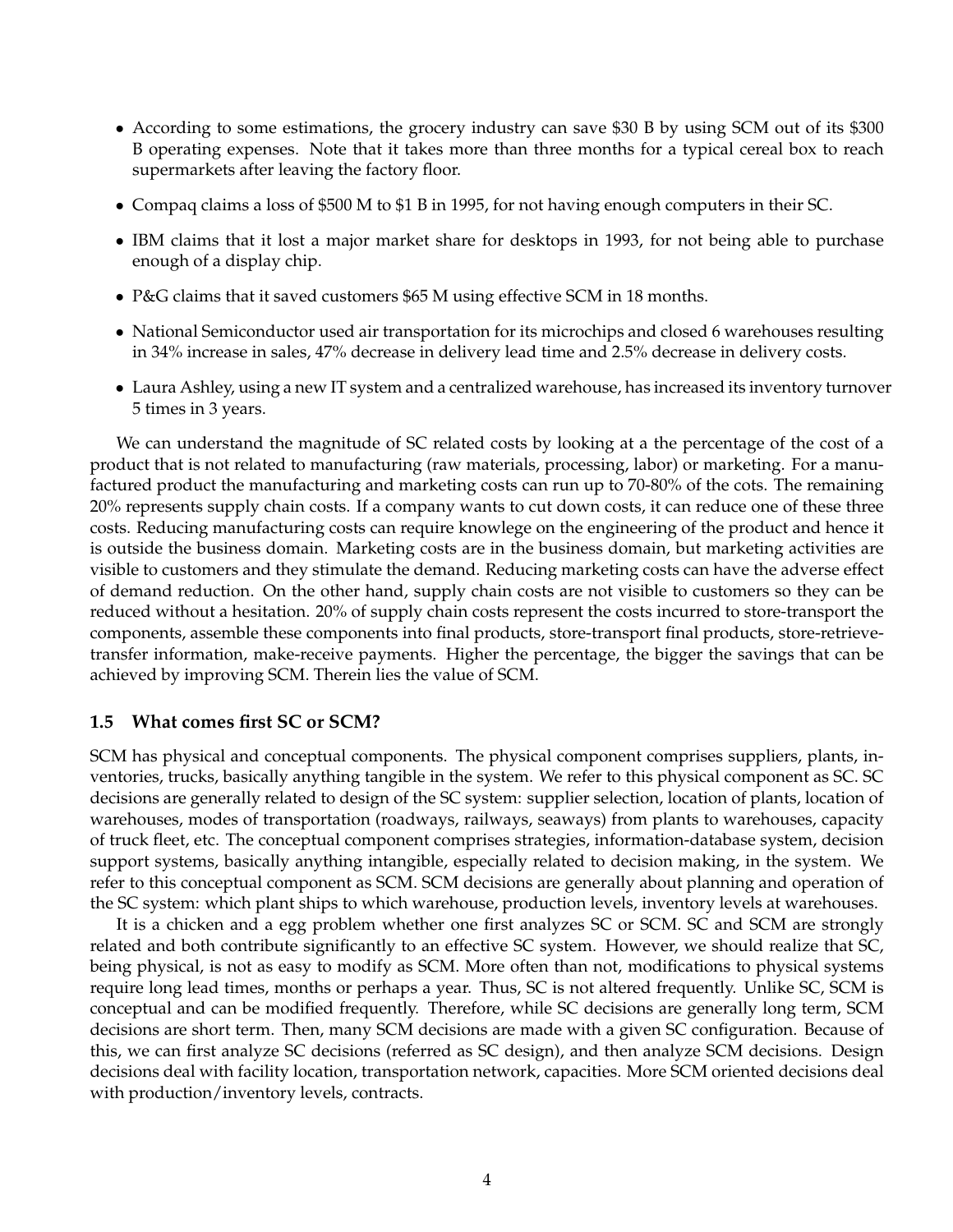# **2. SCM Cases**

We will now briefly examine several recent SCM applications in companies operating in various areas: Chemistry, health care, and car manufacturing and distribution.

### **2.1 Minnesota Mining and Manufacturing Company**

Minnesota Mining and Manufacturing (3M) had revenues of \$15 billion in 1998, was 103rd among Fortune 500. It manufactures 60,000 products ranging from post-it-notes to fiber-optic materials. It has innovativechemical-processing based adhesive and coating products. These products are sold in 50 countries through 40 product divisions. These divisions form company's industrial, consumer and life-sciences businesses.

In the mid-90's, 3M found three problematic trends:

- 1. Fewer new product introductions.
- 2. Loss of market share.
- 3. Poor customer service: late deliveries and stock-outs.

To overcome these negative trends, the company started a "Supply Chain Excellence" initiative. This initiative was supported by upper management, e.g. 3M's CEO said: "the Supply-Chain-Excellence initiative is a challenge to every business unit and support organization to fundamentally understand and improve their business process." The initiative was aimed to improve customer satisfaction, to increase the speed of business processes, and to lower costs.

The SC Excellence was a five step initiative:

- 1. Analyze the current SC.
- 2. List future business requirements.
- 3. Design goals and business processes to meet the future requirements.
- 4. Implement business processes.
- 5. Measure successes and report results.

As a result of the first step, it was found out that 3M has a simple SC with 4 processes: 1) Acquire orders. 2) Procure raw materials. 3) Manufacture products. 4) Fill orders. 3M decided that future business would require: Integrated customer-driven processes, quick changeovers, quick response to customer needs, worldwide relationships, accessible SC information, flexible and efficient product customization.

Different business units have come up with various SC process improvements driven by their own business environment. A business unit installed a telephone technology to identify customer's location and to route calls appropriately and rapidly. As a result sales doubled and 3M earned a vendor-of-the year award. Another business unit implemented a demand driven pull system with quick changeovers and short product run cycles. The fill rate increased to 99%, items delivered within 1 day of their promised lead time, new products introduced in less than 30 days a decrease of more than 50 days. Some other business unit installed a forecasting system to capture customer ordering patterns from 12 key products. That lead to reduction of finished goods inventory to two weeks of supply. Yet another business unit managed major customer's inventory through electronic data interchange (EDI) and integrated customer's order creation. Then order lead time reduced from 30 to three days, SC cycle time reduced from 113 to 60 days. All these taken together helped 3M to meet customer demand on time, expedite product flow in the SC and reduce SC costs. We emphasize that business processes used by units to achieve these goals are rather simple tactics; Effective SCM does not have to be complex.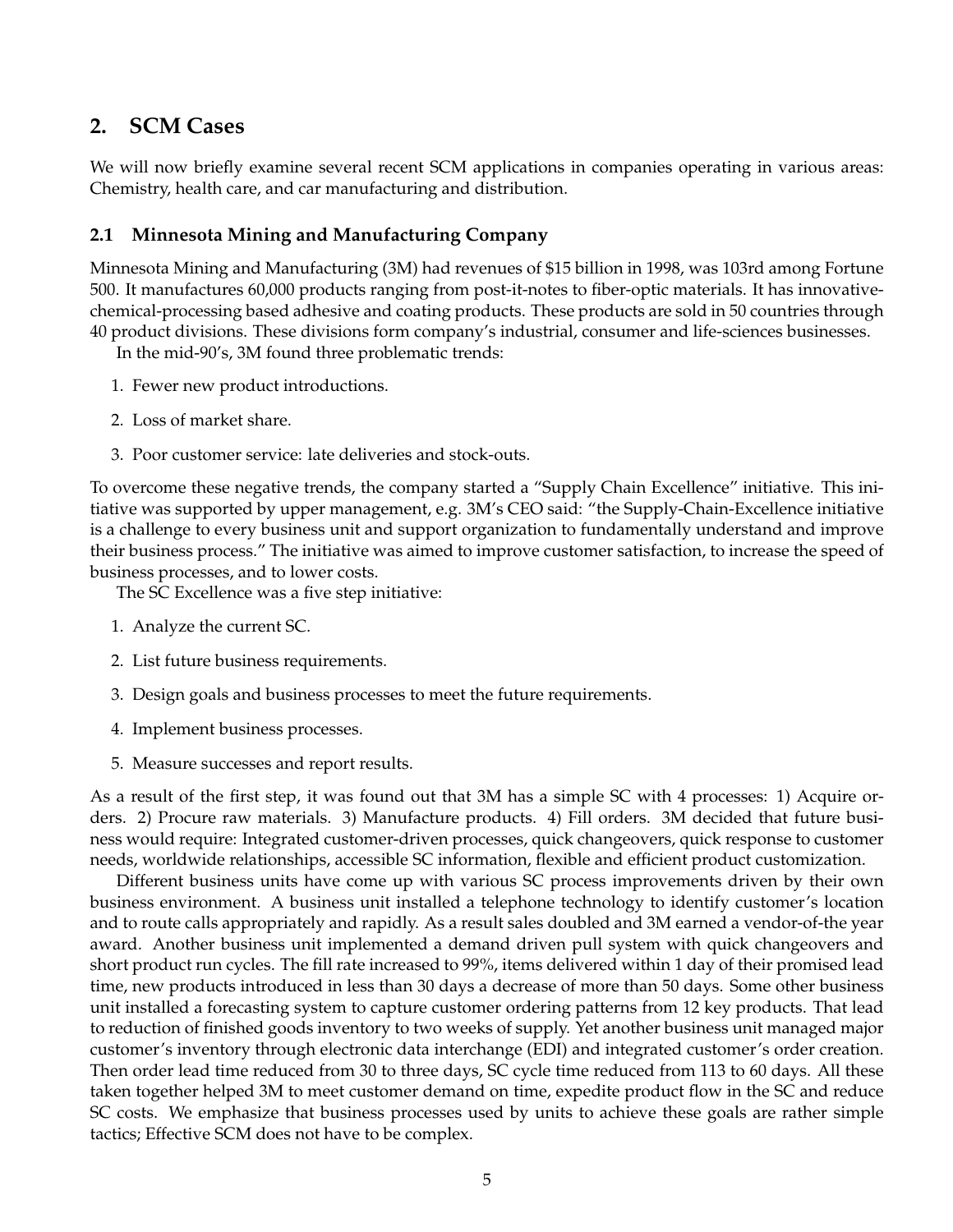### **2.2 Hancock Medical Center**

Hancock Medical Center (HMC) is located in Bay St.Louis, Mississippi. It has 66-beds and four major departments: nursing, intensive care, obstetrics (birth center), and emergency. It reported profit of \$4.8 million in 1996. At HMC the materials management department (MMD) delivers orders of four departments, keeps on-site inventories and handles urgent orders that cannot be met with on-site inventory. HMC had a manager and three workers, one of whom was a supply technician who was exhausted by her work load and had to stay for overtime almost everyday. This triggered a small scale SC study at HMC. Following four categories of problems were identified:

- 1. Procedural Problems:
	- Inventory records at the departments did not match with on-hand inventory at the departments. The departments ordered items for urgent delivery even when those items were available at the departments.
	- *•* The supply technician checks out too many (more than 200 items) per day.
	- *•* Staff from departments withdrew items from MMD without a record.
- 2. Material Problem:
	- Majority of items were delivered on Thursday but they could be classified and labeled (with a charge code) only in several days for use at the departments.
- 3. Equipment Problems:
	- The supply technician did not have a computer to update inventory records.
	- *•* The label gun ran out of labels and the supply technician had to write labels by hand.
- 4. Personnel Problems:
	- The supply technician's job was not clearly defined. She helped the staff at four departments, brought in daily mail from the post office, and run out to K-Mart and Wal-Mart for urgent orders.
	- The supply technician was not empowered to inquire about the items' use at departments or to request proper recording at the departments.

The SC study group made several suggestions to overcome these difficulties:

- 1. Divide the MMD stockroom area according to usage quantity and frequency, and color-code these areas. Purchase counting scales for items so that the number of items on-stock can be seen at a glance without requiring a messy count of the inventory.
- 2. Establish specific guidelines for routine orders; orders for a week must be turned in by the preceding Friday. Prohibit the staff of departments to withdraw material from MMD without the supply technician approval.
- 3. Reserve Thursday to classify and label all new supplies.
- 4. Establish an accurate job description for the supply technician so that she does not need to make the daily mail run. Empower her to inquire about the use of high demand items from the staff of departments and to track these items.
- 5. Purchase an additional computer for the supply technician so that she can update records in a timely manner.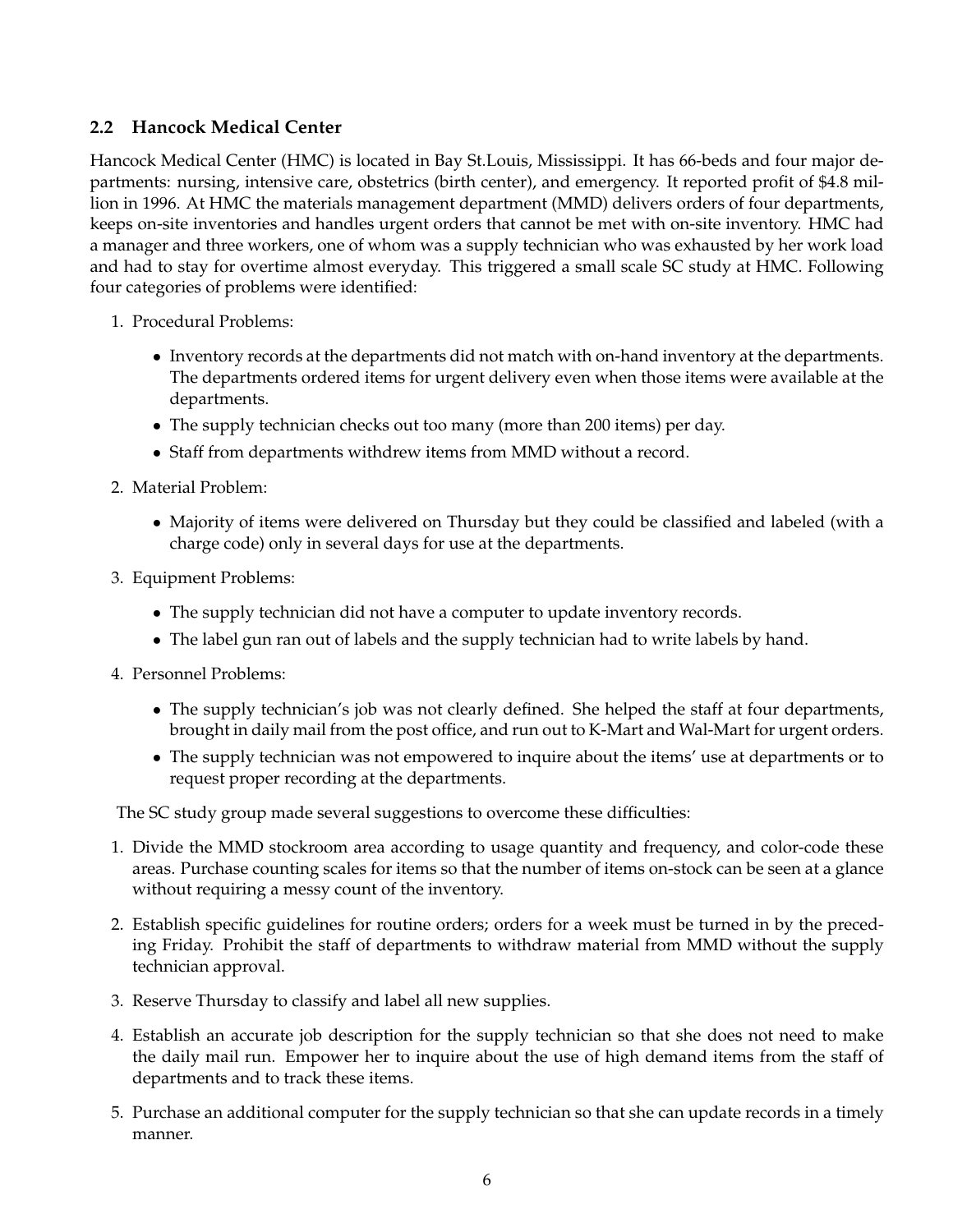These suggestions are implemented by the management who six months later declared that MMD managed materials and inventory more efficiently. The manager of MMD, Bernard Chevalier, summarized improvements saying: "I would like to acknowledge that the recommendations presented are useful for our strategic planning and permit us refine some of our inventory management procedures."

#### **2.3 Volkswagen of America**

Volkswagen of America (VoA) is a subsidiary of Volkswagen of Germany, it imports and markets Volkswagen and Audi automobiles in the US. Volkwagen owns plants in Germany and Mexico where vehicles are assembled. In 1995, these vehicles were brought into US via five seaports. Volkswagen has inspection and storage facilities at the ports. Upon approval from inspectors, vehicles are distributed to the local dealers, perhaps after a brief storage/delay at the ports. Railways and trucks are used for these deliveries.

A big portion of car sales in US is made through dealers. The dealership concept started in the early years of the last century, when the cars were almost identical and customer service was not as critical. Although the same dealership concept has been used since then, the automobile industry has become very cost sensitive and competitive especially through product proliferation. Car manufacturers give dealerships as franchises and has limited control over how these dealerships are run. However, manufacturers like dealers to keep large inventories to meet the customer demand immediately. Early in the last century, dealers did not mind this because customer demand was limited to a few models, so the inventory to immediately meet such a demand was low. With the product proliferation, dealers are having difficulty to keep one of each car configuration (according to body size such as L, XL, transmission type, power windows, color, music system, engine specifications, etc.). An average VoA dealer sold about 30 cars per month but stored about 100 in the inventory in 1995. Still dealers could not meet customer demand immediately.

If a customer demands a configuration that is not in the stock, the dealer first tries to sell another configuration from the stock. The dealer may offer discounts to convince the customer. If the customer insists on the first configuration, the dealer calls other dealers in the area to see if they have this configuration. If the configuration is found at another dealer, dealers trade cars and the dealer requesting the trade makes some payment to the other dealer. This is called transshipment. Otherwise the dealer orders the configuration from distribution centers at the seaports to be delivered within target lead time of 48 hours. This rush delivery costs extra as well, cutting into dealers profit margin. Customers sometimes choose not to wait 48 hours or even distribution centers may not have the configuration, in either case the customer, profit opportunity, is lost. Obviously the dealers can often provide the first configuration chosen by customers by holding more inventory and incurring inventory holding costs. However, VoA wanted to cut inventory, transportation costs and the number of customers lost with a SCM study in 1995.

VoA's basic idea was to increase the number of distribution centers (only 5 existed in 1995) and locate them next to metropolitan areas. That way cars could be sent cheaply to distribution centers by the rail. These distribution centers would serve to pooled demand of several dealers. Thus, they would be likely to hold less inventory than the sum of the inventory dealers would have held otherwise. Moreover, since distribution centers would be located closer to demand points, it would be easier to deliver to dealers within 48 hour window.

The SCM study had two steps: first finding the locations of the new distribution centers (SC design), second finding the optimal inventory levels with a given set of distribution centers. Since the locations depend on actual sales which depend on inventory levels, this is a chicken-egg type problem. Thus, an iterative procedure solving the first and the second steps, one after another was used. The first step was modelled as a fixed facility location problem using integer variables. The second step was analyzed with simulation. The number of distribution centers were increased one by one starting at five until the addition of one more distribution center did not decrease total SC costs.

This study suggested that VoA should open up more distribution centers and advise dealers to decrease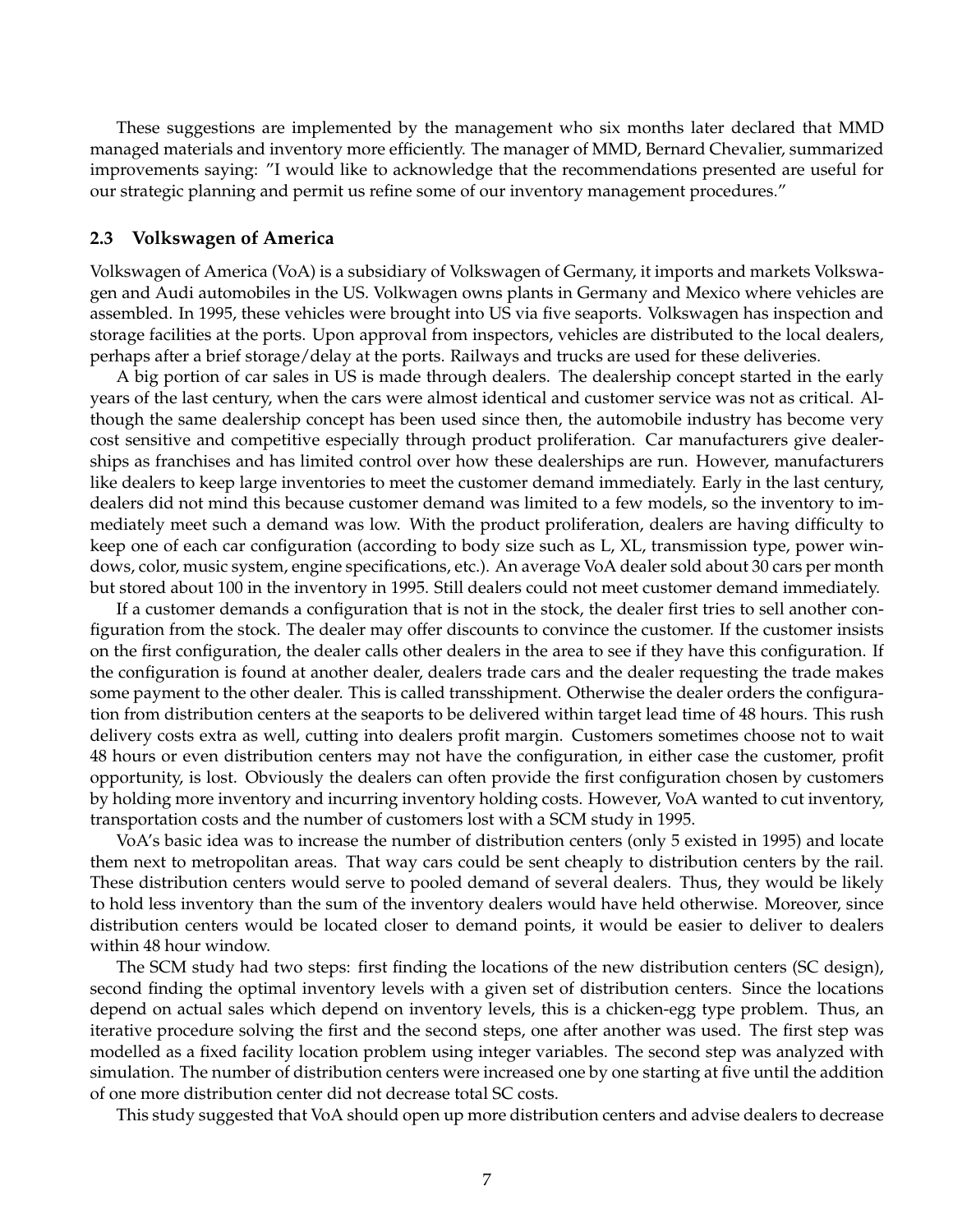their inventories. VoA applied this strategy. It was very successful in the Midwest where dealers had been suffering from being away from five original seaports. On the other hand Southeast dealers complained for low customer service and they did not find this strategy helpful. Note that those dealers were already close to seaports. Furthermore, Volkswagen introduced new models in 1997 and 1998, these models were very popular. This increased the demand and the SCM study's (done with lower demand) conclusions were not relevant anymore. Subsequently more dealers started to complain and VoA stopped using this strategy. This is not to say that the SCM strategy was wrong, it was correct for the circumstances it was designed for. Once the circumstances changed, it was abandoned. In practice, one must always keep an eye on the dynamics of the market and must understand what kind of changes may have a big impact on the SCM performance.

### **3. SCM Ordering Cycle: Push vs. Pull**

The material flows in SCs from upstream to downstream. In a pull system, this flow starts with a customer order at a retailer. In turn, retailer orders from a warehouse and warehouse orders from a plant. In a pure pull system, it would take a long while to have a product completed at a plant, shipped to warehouse and then to the retailer to meet the customer demand. Because of this, many supply chains works as a combination of the push and pull systems. In pure pull systems, speed of delivery is critical.

In a push system, production or shipment happens in advance of the customer demand but with the expectation of the demand. These shipments are accumulated as inventory until customer demand happens. In order to keep inventory low, demand estimation is critical in push systems.

As an example, consider Dell computer supply chain extending from display supplier (such as Sharp), to assembler Dell, and then to Dell's webpage (retailer). In this supply chain, assembly takes place after Dell receives an order so Dell operates with a pull system. On the other hand, Dell's suppliers (Sharp) produce displays in expectation of demand so this production is made with a push system.

## **4. Company Strategy, Policy and Decision**

A company's strategy is a direction along which the company moves to achieve its mission. Strategy is a statement of very general guidelines. Strategy is a more general concept than policy. Several different policies can all be a part of the same strategy. Similar to the general to specific relationship between strategy and policy, we have the same relationship between policy and decision.

For example, when Columbus sailed for India (and mistakenly discovered America), his strategy was to go to west as far as he could. In order to achieve this strategy, he might have used several different policies: Using supplies meagerly, moving to northwest or southwest according to the direction of the wind, keeping a strict control of the sailors to avoid mutiny, etc. These policies in turn must have dictated specific decisions. To use food meagerly, Columbus might have occasionally told the cook to decrease rations for the sailors. To use gunpowder meagerly, he might have forbidden shooting in small engagements with the natives.

Another example comes from SCM, inventory policies such as whenever an item's inventory level falls below a preset number (say 10 units), manufacture it until its inventory reaches another preset number (say 50). With this rule decision making becomes trivial; all that is to be done is to check the status of the SC and see if the inventory level should trigger a production run. This policy can result in different decisions, each decision corresponding to a different status of the SC. When inventory level is 5, 45 units are produced; when it is 1, 49 units are produced. These are two different decisions but outcomes of the same policy.

As these examples illustrate, a strategy resembles the root of a tree, policies resemble the several trunks of this tree and finally decisions resemble the brunches and leaves. As a small trunk looks like a big brunch,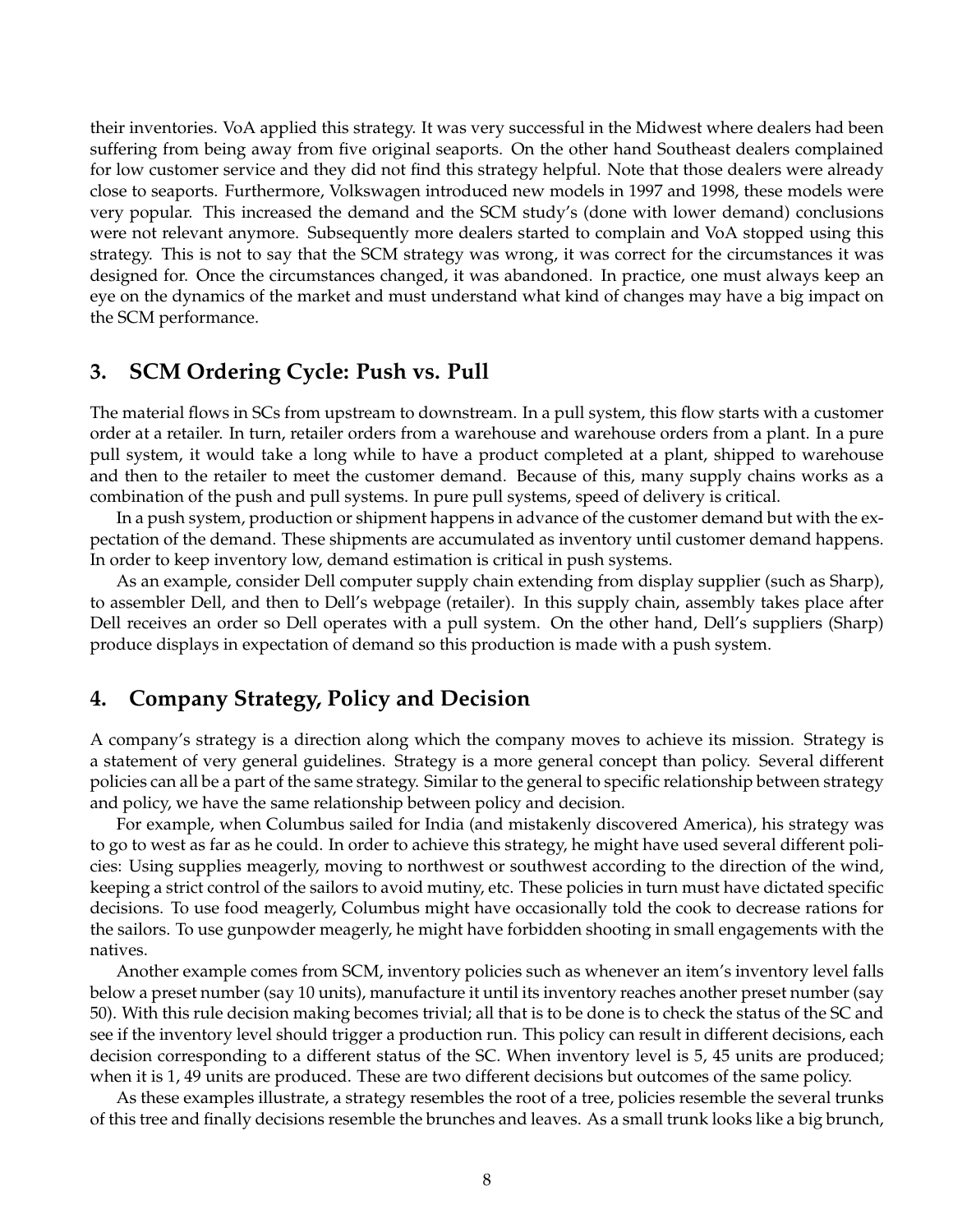we do not have clear distinctions between strategies or policies or between policies and decisions.

# **5.** *ℜϵαδ* **Strategic Fit, Components of SC from the textbook**

# **6. Why SCM is a big challenge?**

Clearly SCM is drawing unprecedented attention from the industry and from the academia but there are still many unresolved questions relating to SCM. Effective SCM is far from being trivial for the following reasons:

- 1. SCs are too big and complex to run efficiently. Furthermore, different parts of SCs are run by different people with different local objectives. These local objectives may be contrary to the overall SC objectives.
- 2. There is always a piece of SC under transition or there are always some parameters in SC that keep changing. SCs never become stable to allow for experimental learning or for building up the relevant experience and understanding. With the changes, past experiences are becoming obsolete constantly. Thus, many SC problems are new and it takes time to solve this problems. Unfortunately by the time we solve a problem, that problem may not even exist because of the change (as in the case of SCM study at VoA).
- 3. In addition to instability, SCs have fair amount of randomness. Randomness is worse than instability; Instability means that future will be different but we will exactly know how different it will be; contrary to that in the case of randomness we do not know how the future will be. Randomness shows up itself in customer demand, lead times, machine break downs, raw material quality, production yields, etc. Planning against randomness is very tricky; There is not a universally accepted consensus among SC professionals how to treat randomness.

Recent attention to SCM looks like the gold rush of the 19th century: Everybody knows that SCM principles are valuable but cannot find the correct principles. However, there is a lot of gold in SCs waiting to be extracted out. Beware, nobody says that the digging will be sweat-free!

Having explained why SCM is challenging, let us discuss the common SCM mistakes and problems:

1. Lack of SCM metrics: By a metric we mean a measurable quantity, especially a quantity representing performance. For example the more established disciplines of cost accounting and quality control are dedicated to developing and monitoring meaningful metrics. Without metrics, it is not possible to measure the performance. SCM has inherited some metrics from inventory control, such as fill rate (percent of demand met on time). However, these metrics are designed for a single site and fail to effectively measure the performance of a supply chain. Even we can find global metrics for SCM, we will have to find new local metrics for individual sites. These new local metrics must agree with global ones and must facilitate coordination.

An important aspect of SCM is customer service. Metrics must be developed for this aspect. Currently many companies use fill rate to measure customer service. Note that fill rate does not take into account the late delivery of orders. Late orders, however late they are, contribute by the same amount to the fill rate metric. The customer retention rate is also an important metric, it indicates the percentage of customers who are happy with the current product so they continue to come back. There are a few companies measuring customer retention.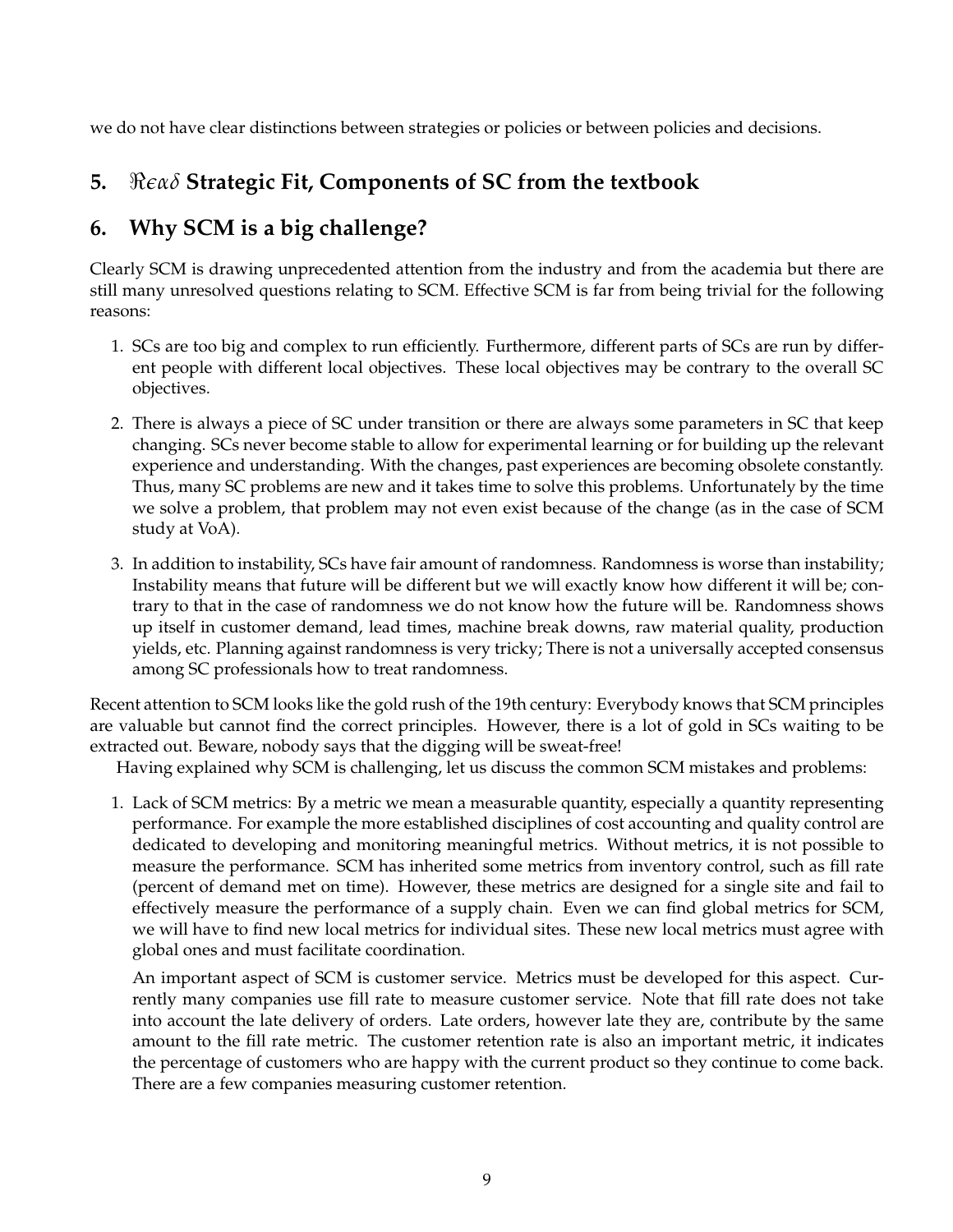- 2. Poor IT design: When databases at different sites of a SC are not linked, data retrieval and storage becomes very time-consuming and prone to manual errors. Such delays and inaccuracy can drastically slow down the decision making process. These delays can lead to longer decision making cycle hence decreasing the responsiveness of a SC.
- 3. Poor delivery status information: The first interaction with a customer happens when the customer orders a product and asks for when the order will be shipped. At that moment the person in charge (usually a sales or a marketing person) has to quote a due date for delivery. This person needs information regarding the status of the SC and a decision support system to process the information to come up with a due date. The information about the status of SC may not be available immediately or may not be accurate (see Poor IT design). Even when the information is available, many companies lack decision support systems to quote due dates. What they need is a system that will net all the outstanding orders from inventories and schedule production. This schedule cannot alter previously set customer delivery dates for previous orders, but can tweak the starting times of individual operations of those orders.

Even when companies can quote due dates, many of them have problems tracking the order in the SC. A customer can ask for an update on the delivery date of a late order or demand an expedited delivery by paying more. The first step of meeting such a request is finding the order (its subassemblies and parts) in the SC. Many companies have trouble at this first step. Only after the order is located, a new due date can be quoted as discussed above.

4. Poor inventory status information: In some situations inventory level may not be known exactly to the Inventory Manager (IM) who is in charge of ordering new items. However, the IM would have some indication about inventory levels. In these cases, we say that inventory is *partially observable* to the IM. Below are some examples of partially observable inventory systems arising in practice.

**Theft:** The items in the inventory can be stolen by thieves who violently break into the inventory storage, by the warehouse employees who calmly pilfer, or by the customers who shoplift. Since violent break-ins are generally investigated, they are easily observed and therefore not relevant for our study. We focus more on continuous pilferage or shoplifting because they are not always observed without inventory inspections. The employees may pilfer for various reasons including need, anger at the company or a thrill of committing a crime. According to Bolger [2], "employee theft is a much larger problem for furniture retailers than theft by outsiders". The article goes on to say that "Most . . . products are easily sold by thieves or are stolen by employees to meet specific requests from their friends or associates, or even to furnish their own houses!". A single warehouse is reported to have lost \$30,000 in leather sofa thefts in a month. Another theft example cited in [12] reports that frozen foods (steaks, lobster tails, etc.) are often stolen from food wholesalers. We summarize by quoting from Axsater [1]: ". . . thefts may be a major problem. Apart from the loss in value, thefts will also lead to inaccurate inventory records. "

Theft is almost always ignored in inventory planning. Thus, the inventory manager (IM) who uses inventory records ends up overestimating the available inventory, until an inspection or a stockout happens. In the latter case, there are shortage costs in addition to costs of reordering and re-receiving to compensate for the stolen units. Since reordering and re-receiving are expedited to urgently meet the backlogged demands, they cost more than their regular amounts.

**Transaction errors:** Unintentional mistakes happen from time to time during inventory transactions. Some of these transactions are inventory counting, receiving, etc. For a receiving example, suppose that the inventory clerks record a transaction as a receipt of 100 A type products while the receipt can be for 97 As, 102 As or 90 As and 10 Bs. In either case, the inventory records will differ from the actual inventory on hand. When stock-keeping units are discrete, it is possible to eliminate counting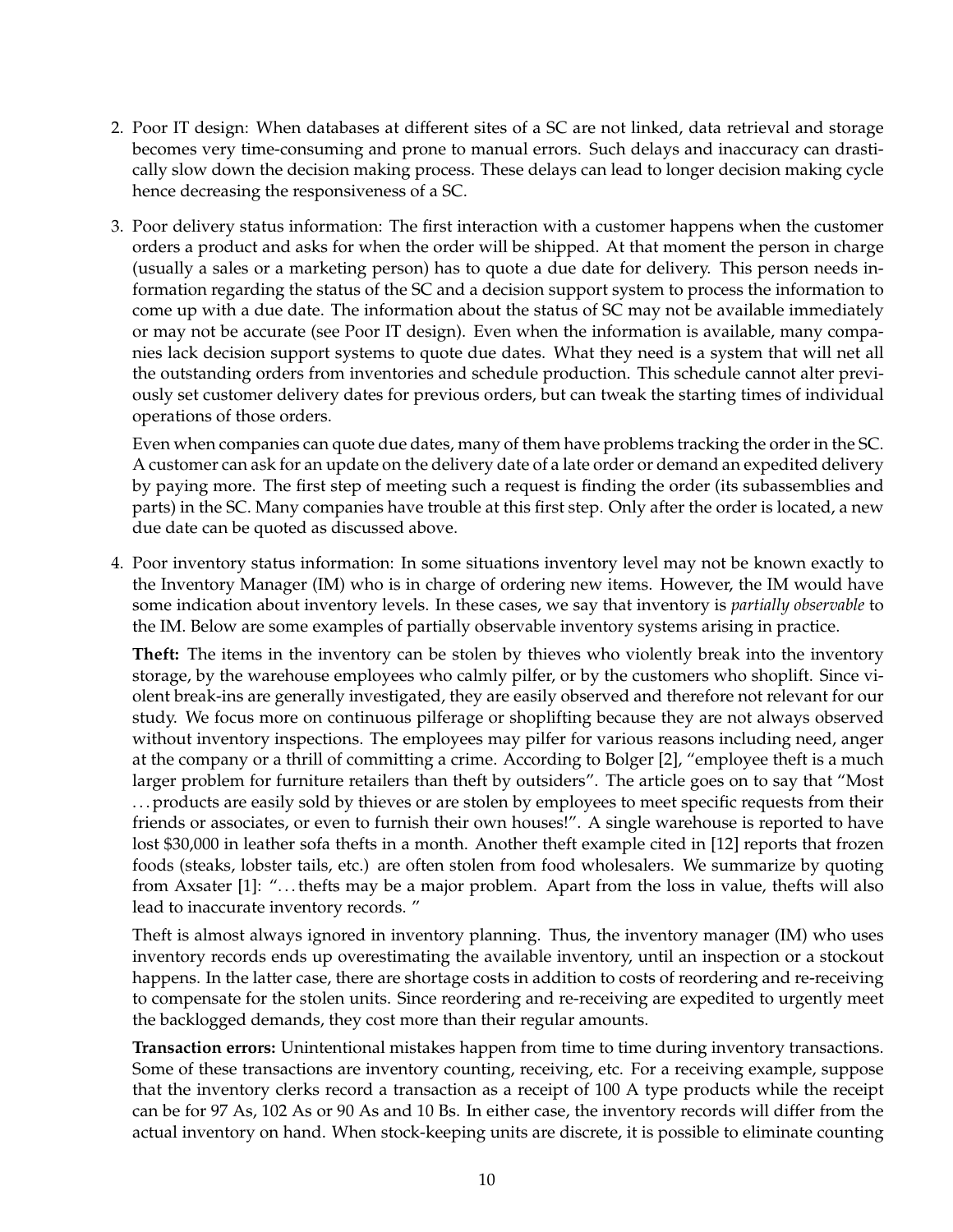errors. On the other hand, when they are not discrete, such as oil in a refinery, exact measurements may be difficult to obtain. While measurement errors cause inventory to be not fully observed, it is the mistakes in reporting transactions that lead to partial observation of inventories.

Common use of modern information technology tends to reduce transaction errors. However, as pointed out by Axsater [1], deployment of big-ticket computer technology is not always economically justifiable. He says: "One example can be an inventory control system for items of low value such as office supplies or bolts." He also adds: "In general, it is especially difficult to keep track of the inventory position due to frequent receipts and deliveries of material. All such transactions are possible sources of errors."

Transaction errors cause inventory record inaccuracy. Raman et al. [11] report a retailer who has inaccurate inventory records for 65% of its stock-keeping units. It is roughly estimated that the retailer loses 10% of its current profit due to these inaccuracies. They go on to say: "[this particular retailer] is not an isolated case; this [inaccuracy] problem is common at other retailers." Value of inspection to reduce/eliminate transaction errors is highlighted in [1] and [11].

**Information delays:** In large organizations, it takes a while to collect and process the data, and pass the resulting information to the IM. This is especially the case when the sales representatives promise deliveries to customers without the IM's permission. As a result, the IM rarely receives information about current events. The duration from the time an event occurs until the time the information of the event reaches the IM can be termed as the amount of information delay. Information delay forces the IM to make decisions based on dated information amounting to partial observation of the current inventory level.

**Misplaced inventory:** When a part of the inventory in possession is misplaced, it is not available to meet a demand until it is found. Often the misplaced inventories are not immediately found, and thus they remain unobserved to the IM. This causes the total inventory that is available to meet the demand to become partially observed.

Misplaced inventory can have significant magnitude and impact on the profits. It is reported in [11] that customers of a "leading retailer" cannot find 16% of the items in the stores because those items are misplaced. Misplacement of the items reduce the profits roughly by 25% at this leading retailer.

Inventory may be misplaced in a number of ways.

- (a) By inventory clerks: When the warehouse does not have fixed locations for products and the information system used to manage the warehouse is not sophisticated enough, products could be misplaced by the inventory clerks and be lost for a while.
- (b) By customers: In a retail store, customers have access to inventories. They pick up, move about and may place products in wrong shelves. Re-shelved (misplaced) products cannot be used to meet other customers' demand until they are found. To avoid misplacements by customers, some clothing retailers encourage customers to return clothes to a designated area after customers try them. Retailers' clerks collect the clothes from the designated area and place them in proper shelves.

Misplacement is more likely when the location of items in the storage is altered dynamically. According to [1], "It is easier to keep the records accurate if the items have fixed locations. On the other hand, this can lead to inefficient space utilization. By dynamically locating items, the same item can be stored in more than one location." The recent trends in supply chain management such as crossdocking also cause dynamic locations. In crossdocking, a warehouse keeps collecting receipts for a retailer, until enough of them accumulate to justify a truck delivery to the retailer. Thus, crossdocked items are not placed at fixed locations.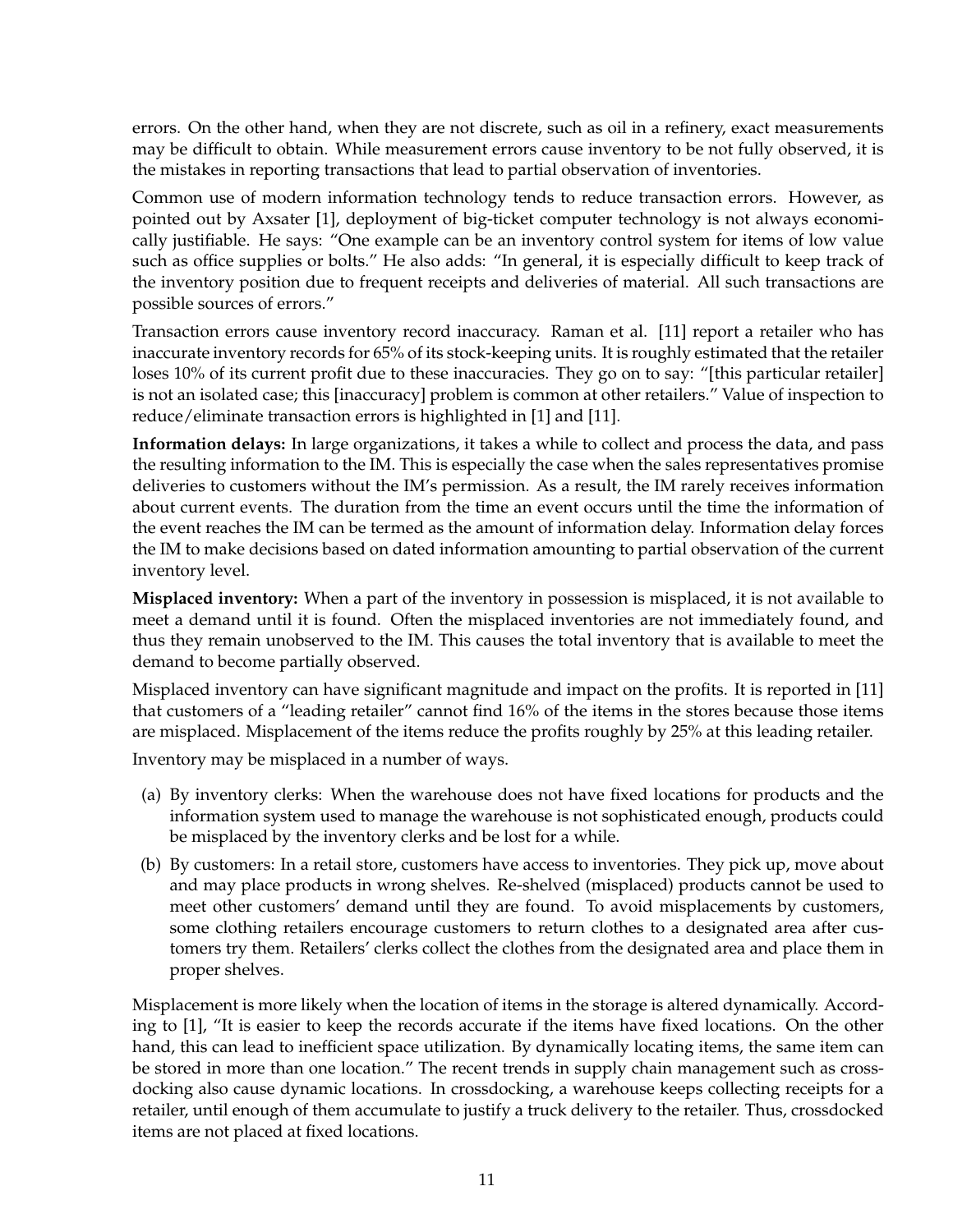Misplaced inventories are eventually discovered either by inspection or by luck. When the misplaced items are placed in their proper shelves, they become available once again to meet customer demands. Thus, misplacements can cause the actual inventory to be temporarily more or less than the recorded inventory.

**Spoilage:** Products can naturally lose their properties while they are held in the inventory. This can be due to the decay of active ingredients in the products. Examples are drugs, chemical and food products. If the spoilage is random and not immediately observed, then the actual inventory is less than the recorded inventory and is partially observed. As an example, consider the number of car batteries in a Sears retailer store. Only when these batteries are inspected (say by measuring their voltage, one by one), the inventory level of fully functioning batteries becomes known.

In retail stores, customers can cause damage to products, making them unsuitable for sale. Some examples are tearing of a package to feel the contained product, wearing down a product, erasing software on computers on demonstration, spilling food on clothes, and scratching a car during a test drive. Some of these damages can be intentional and the others can be accidental. Nevertheless, so long as they are not detected by the IM, the actual inventory becomes partially observed.

**Product quality and yield:** When the product quality is low or a production process has low yield, the actual inventory is not known. Below, the reasons for the partial observability of the inventory is classified and examples are given.

(a) Economic reasons: Receipts at a warehouse can include products that are defective or the ones not conforming to quality standards. It is very often the case that nonconformance of a product is not immediately observed by the IM. Receipts are usually added to the inventory at the warehouse without a full inspection. Acceptance sampling, a subfield of the quality control literature (e.g. [4]), is an economic method of accepting the receipts without full inspection. As a result the inventory on record may consist of both nondefective products (available to meet customer demands) and defective products (not fit for sale). Since the defective products that slip through acceptance sampling are not observed, the actual (nondefective) inventory becomes partially observed.

It is worth mentioning that while there is a vast literature on acceptance sampling, it does not consider backordering or inventory costs. Our project therefore can build a bridge between the acceptance sampling and the inventory literatures.

(b) Timing reasons: Because of production lead times, an IM may have to place a particular order before observing the yields from previous orders, so that the production of the particular order is completed by a given due date. When the production lead times are short or negligible, the IM can issue the particular order after observing the yield from the previous orders. Thus, partial observability of inventory is caused by due dates and production lead times as well as process yields.

A simple example occurs in a golf club manufacturing facility in Taiwan where a manufacturer promises to deliver a certain number of golf clubs by a specific due date. The manufacturer has several options for producing golf clubs: regular runs and rush runs. Manufacturing a golf club on a regular run costs less than manufacturing it on a rush run. However, a regular run has a longer production lead time than a rush run. Also, a regular run has a nonperfect process yield, where a rush run goes through a different production process and has a different (possibly perfect) yield. When the yield of a regular run is expected to be low, a rush run is sought. A rush run is typically started a rush-run lead time before the due date. However, the yield from the regular run is not known when the rush run starts. Thus, the IM must determine how many units to produce in the rush run with a partially observed inventory position.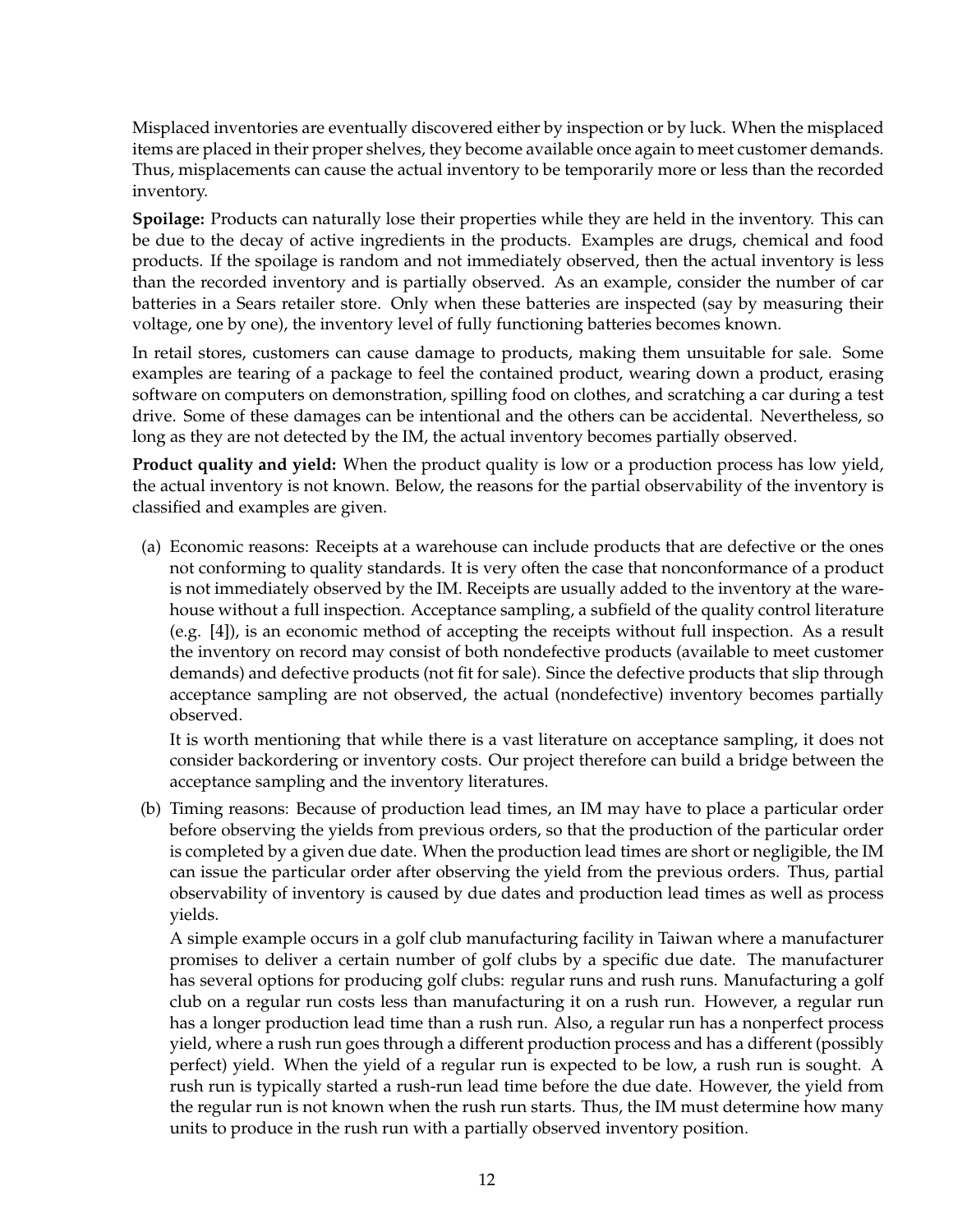(c) Technological reasons: Besides economic and timing reasons, there may be technological constraints making an inspection impossible. A case in point is the implantation step in semiconductor manufacturing where silicon is doped by chemicals in the active regions of the transistors to create source and drain regions. The implantation process may result in low and variable production yields, which can be tested only after the wiring of the chip is completed. Therefore, the problems during implantation cannot be totally detected before wiring is completed and the chip is ready for electrical testing. Consequently, the number of functional chips in the workin-process inventory between the implant and the wiring is not fully observed. The IM often decides to run another lot of wafers through the implant without knowing the actual number of non-defective chips fabricated earlier.

**Lack of inventory visibility in supply chains:** Unlike previous cases, the IM fully observes the inventory of which he is in charge. But the IM's decisions are affected by the inventories of other parties in the supply chain. Most often, the inventories of the others are only partially observable to the IM.

- (a) Consider a supply chain composed of a supplier and a retailer, who faces the customer demand. Suppose that the retailer and the supplier belong to different organizations, and the IM is in charge of managing the supplier's inventory. The retailer may or may not share its inventory level information with the IM. For example, if the IM knows that the retailer has a large amount of inventories, he infers that the retailer will not order any time soon and the IM will attempt to keep his inventory level low. However, the retailer prefers that supplier carries ample inventories. Because of this conflict of interest, the retailer may hide its inventory level from the IM. In turn, the IM manages its inventory by making inferences about the retailer's inventory level. The inferences can be based on when and how much the retailer ordered. Then, the IM manages his inventory with only a partial information about the retailer's inventory level.
- (b) Consider a supply chain composed of two competing retailers. Each retailer has his own demand and the demand overflowing from the other retailer when the other is out of stock. Suppose that each retailer does not observe but make inferences about the other's inventory. For example, a car dealer can drive by his competitor's car lot to eyeball his inventory. A retailer can place fake orders with a competing retailer to see how quickly they are delivered or if the competitor is stocked out. Also a retailer can survey its own customers to see if they are overflowing from a competitor. When a retailer believes that the competitor's inventory is low, he will keep his inventory high in order to capture overflowing customers. Thus, the retailers manage their inventory with only partial information about the competing retailer's inventory.

One reason, why poor inventory status information is not publicized by retailers as a problem, lies in its ridiculous nature. For example, it is hard for a world class retailer to accept that 16% of the items cannot be located because of misplacement.

5. Ignoring the unceratinties: There are uncertainties in SCs. Finding where they are and measuring them contributes greatly to planning the SC operations. There are many analytical techniques that deal with uncertainties. However, all these techniques require measurement of uncertainties (see Lack of SC metrics). Instead of developing metrics for uncertainties, many companies choose to ignore them (this is no different than a scared ostrich putting its head into the sand). Then some items are overstocked, some are understocked, SC fails to meet the customer demand and managers are at a loss without knowing how to deal with SC.

The easiest way to measure uncertainties is by putting the uncertain quantity in a range: say, transportation times are 3-5 days, demand is 80-150 per day, etc. A more statistics oriented way is computing the mean and variance of the uncertain quantity: transportation times have mean of 4 days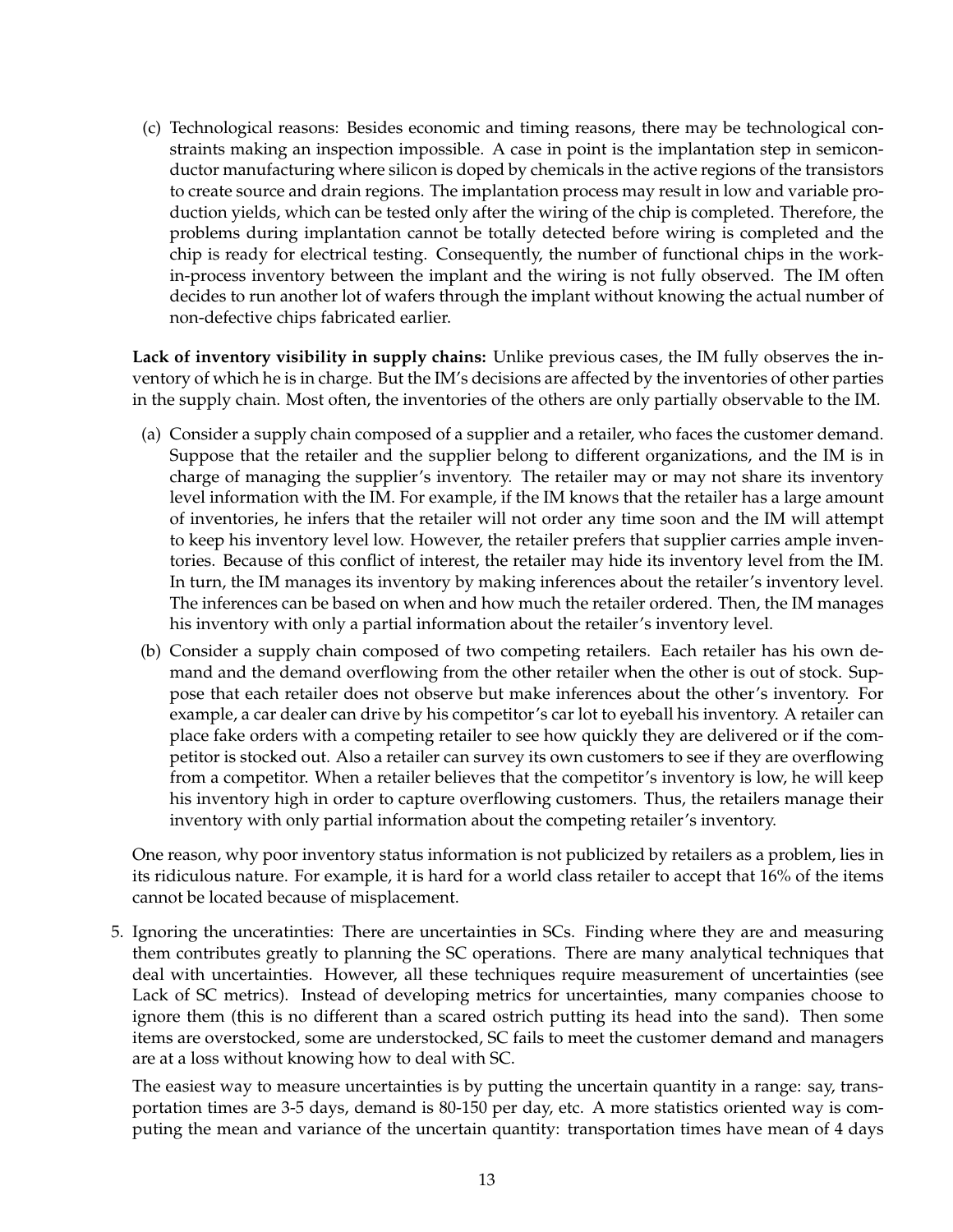and variance of 1/4 day. A more complicated measurement way is coming up with the distribution of the uncertain quantity: transportation times have a normal distribution over [3,5] days. As more information in the form of accurate metrics is made available to decision support systems, the quality of decisions improve.

Another negative effect of ignoring uncertainties is failing to eliminate them. Some uncertainties are very hard/costly to reduce, but some are not. With an innovative product or SC design uncertainties can be reduced. Of course such innovative designs are not free, but the spending on designs can be compensated by the savings due to less uncertainty. To quantify such a tradeoff, we again need metrics measuring uncertainties.

- 6. Internal customer discrimination. Until recently, internal customers were thought to be loyal and would buy no matter how poor service they may get. This belief was the source of internal customer discrimination; given the choice, companies chose to prioritize external customer orders over internal customer orders. That led to internal customer's suffering of long uncertain lead times. Thus, for items supplied from within a company, the inventories were higher. Moreover, each internal order is a part of an external order, so delaying internal orders is delaying external orders as well. The system-wise understanding has started to find root in companies so there is less but still significant internal customer discrimination.
- 7. Poor integration: Integration is the main theme in SCM. SCM strives to cut costs by creating a synergy among plants, warehouses, suppliers and customers. However, the best way to achieve this synergy is not clearly known. Lack of SC metrics is contributing to this problem because without metrics who is to tell one synergy is better than the other. SC metrics are necessary but not sufficient for SCM. SCM requires turning global SC metrics into local metrics so that local metrics also support the overall desired SC goals. Controversially put, SCM advises integration by smart decomposition of global metrics into local metrics.

For example, lack of integration has led many distribution center managers to deliver products to local warehouses with ground transportation as opposed to air transportation. That means a longer transportation time but lower transportation costs. Distribution center managers especially like this practice when they are responsible for the transportation costs. However, at the receiving end, the local warehouses must keep a large inventory to counterbalance long and generally uncertain delivery lead times. If we can make distribution center managers responsible for warehouse inventories through a local metric that accounts for those inventories, distribution centers may choose air transportation. In this case, although the choice of transportation method is made locally at the distribution centers (hence the term decomposition), the decision takes care of warehouse inventories (hence the term integration).

Another example of poor integration comes from the mismatch between the metrics of sales and manufacturing departments. Sales departments are praised over how much they sell. It is rare that the conditions of a sale is scrutinized. It is conceivable that a sales department which quotes an unrealistic short delivery lead times will increase its sales. Therefore, sales department increases the sales and looks good on the sales metric. On the other hand, the manufacturing department is burned by the short lead times and falls behind the schedule and it often resorts to overtime to make promised deliveries. With overtime manufacturing costs increase, without overtime manufacturing misses due dates, a loss-loss situation. However, this situation will not occur if marketing is made sensitive to manufacturing metrics, such as fill rate, production costs. Another way to overcome this problem is by supplying marketing with a decision support system that automatically quotes due dates according to the status of the SC (see Poor delivery status information).

8. Elusive inventory costs. The basic question is how much it costs to hold a product, say a laptop or a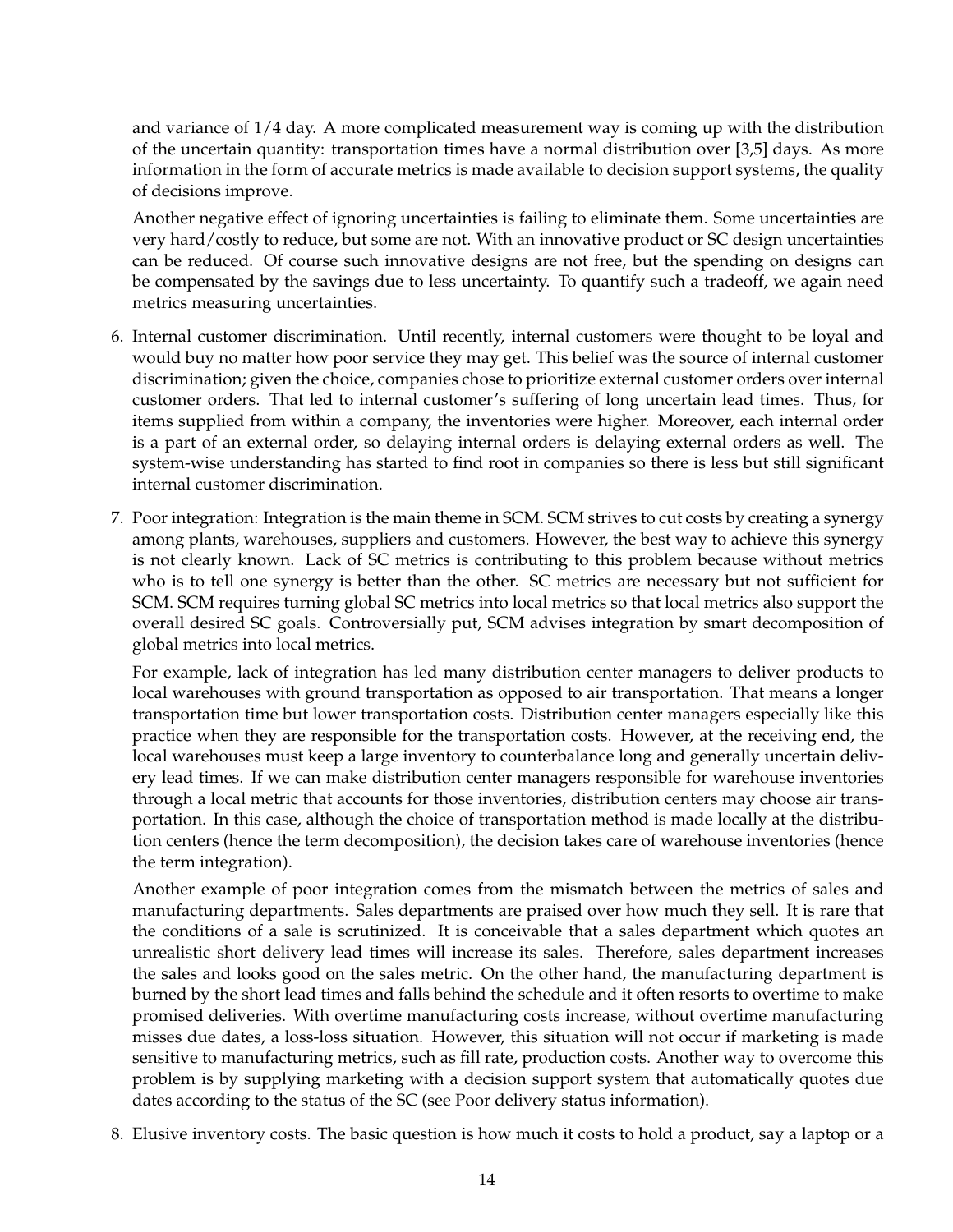cabbage, in the inventory, say for a week? Many people agree that the inventory holding cost must include opportunity cost (generally based on internal rate of returns), warehouse space, lighting, cooling costs. However, there may be other costs. Note that a cabbage is rotten if kept a long time in the inventory. Similarly a laptop can fall behind the state of the art technology while waiting in the inventory. In either case, discounts over the regular price must be made to get rid of the cabbage or the laptop. These discounts are hard to expect in advance but they must be considered as a part of inventory costs.

9. SC-insensitive product design: Many times products are designed by R&D to perform a function without paying attention to how they will be produced. These products face many problems when they are put into production in mass quantities. There must be a smooth transition from product design to its production, which can be achieved by foreseeing potential SC problems that may arise in mass production. Even without any such problems, it makes sense to tweak the design to simplify supply chain operations.

A good idea that simplifies SC operations is delayed product differentiation. That is, push a generic product as far as possible, and make different products from the generic product as late as possible. The common story that made this concept popular is Hewlett and Packard's SC. HP used to produce printers in US and package them with product manuals in different languages in US. These packages were than sent to distribution centers over the world. Note that HP was making its products different with various type of manuals even before they left US. Then there were instances of HP overstocking in Germany and understocking in France. Since printers in Germany had manuals in German they could not be shipped to France. A SC study at HP concluded that HP should send printers to distribution centers without manuals. According to demand, manuals should be put into packages at distribution centers. Basically printers are kept as generic products until demand occurs for them. HP has implemented this plan without incurring much cost. Now in the case of local demand-supply mismatches, regional distribution centers can transfer printers among each other. HP reported major savings with this simple idea of delayed product differentiation.

# **7. Exercises**

1. Consider the framed nature pictures for decoration sold at Wal-Mart's location on the Coit Road and the associated SC.

a) Is this a push or a pull SC, why?

b) Starting from the raw materials (paper, wood frame and glass), briefly explain the stages and the associated operations in the SC.

- 2. Compare a capitalist and communist economy from the integration vs. decomposition point of view. Which is more integrated and why? If you think that a communist economy is more integrated and you are convinced about the benefits of integration (synnergy), why do you think communist economies could not compete against capitalist economies? Are there lessons to be learned from this comparison, especially for big companies such as too-big-to-fail financial institutions (Citi, Bank of America) or others like GM, GE, IBM?
- 3. Give an example and briefly discuss (at most 3 sentences) an important decision made in one of the following SC processes: distribution planning and network configuration, transportation, inventory control, partnering with suppliers, and the role of IT in SC coordination.
- 4. According to Table 2.1 of Chopra, implied demand uncertainty increases with the service level. High service level means a low average stock out rate. In Table 2.2 of Chopra, low average stock out rate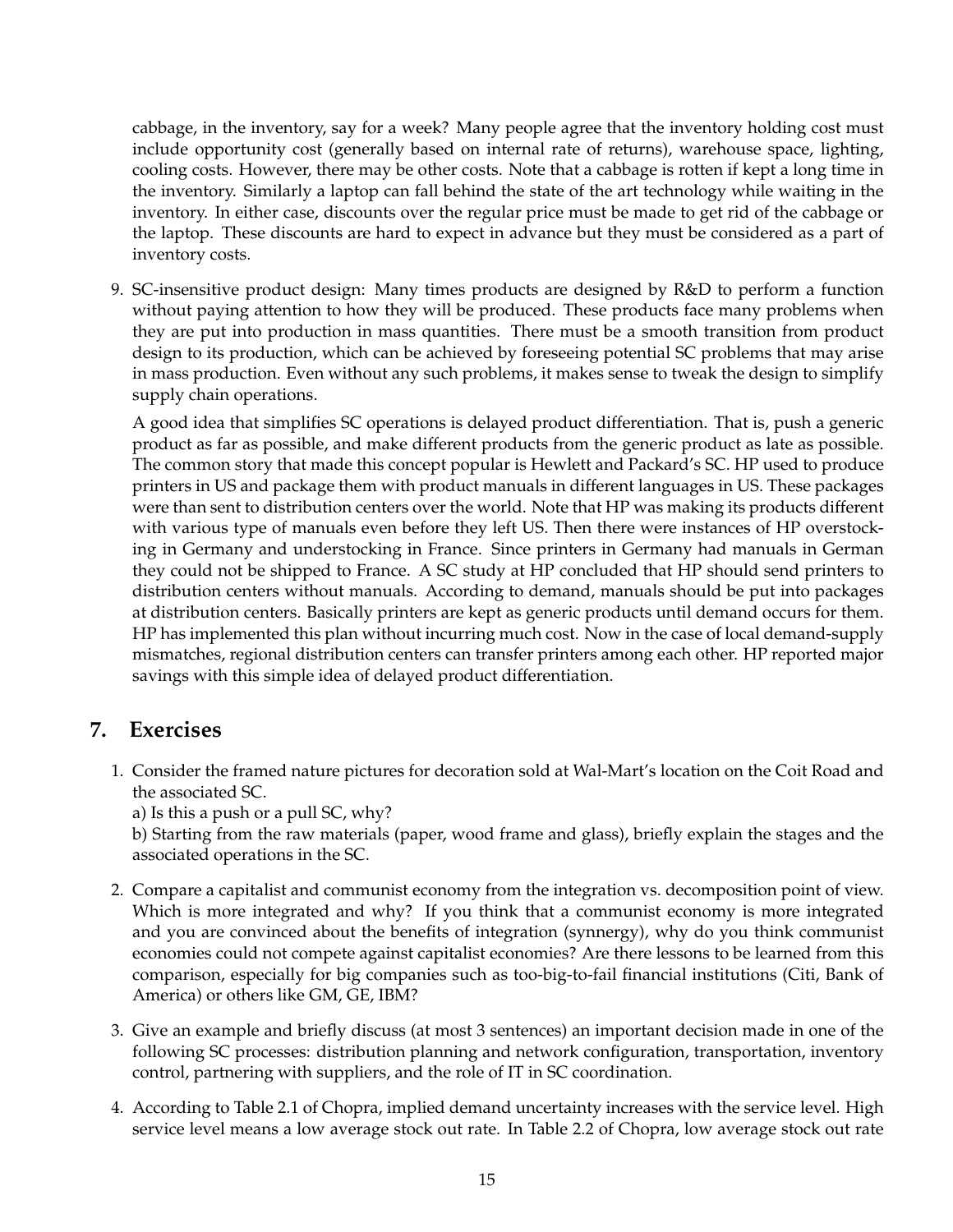appears to be resulting in low implied uncertainty. Is there a typo here? If not, how do you reconcile these seemingly conflicting observations?

- 5. Explain why the cost-responsiveness efficient curve of Figure 2.3 of Chopra should be expected to be concave (downward looking curvature, as already is in the figure) as opposed to be convex (upward looking curvature)?
- 6. How does the cost-responsiveness efficiency curve changes if there happens to be a drastic technological improvement? Does it turn by 90<sup>o</sup>, or does it become its mirror image (the mirror placed at Low cost point), or does it shift to left or right? Qualitatively explain why such a change happens?
- 7. Consider adding product price as third dimension to Figure 2.6 of Chopra. Suppose that low cost point is put on the book's surface and high cost point is directly above it. Now explain how should we modify the zone of strategic fit?
- 8. US Postal Service is commissioned to provide service to almost everywhere in the United States. Mail delivery to the native Indian villages in the Grand Canyon constitutes an extreme example where the delivery is made by the mules even today.

a) Place Fed Ex and US Postal service on the zone of strategic fit figure where the axes are the implied demand uncertainty and responsivenss, briefly explain your thought process while placing these.

b) Until recently, US Postal service has been obligated by law to deliver mail on six days of the week, except for Sunday. If the Postal Service stops delivery on Saturdays, does it remain in the zone of strategic fit, how does it move in the figure of a)?

c) Your instructor has petitioned with the US Postal Service to stop the delivery of mail (such as promotional/advertisement material that wastes paper) that is not specifically addressed to him. His petition was rejected. Has the US Postal Service been responsive to its customer by rejecting the petition? Answer first by assuming the sender of a mail is the customer and then answer by assuming the receiver is the customer.

- 9. MBA students on average spend 5 semesters at UTD. Every semester about 45 students are accepted into the program and that many graduate as well. How many MBA students do you expect to find at UTD now? Which formula is useful to answer this question?
- 10. In a closed loop supply chain, some of the materials (products, containers, tools) circulate in the supply chain by coming back to the same stage or location many times. Give a real life example of a closed loop supply chain and briefly explain what is circulating in your example.
- 11. The FED Reserve Bank in Dallas manages the banknote supply/circulation in Texas which we can assume to be isolated from the other states. Suppose that the Dallas FED actually does not print money but cleans existing money. Cleaning of the money refers to heat treating it to get rid of dirt/wrinkles and pressing it afterwards. This cleaning operation also extends the life of each banknote. Many detectors in ATMs and dispensing machines can read and hence accept only the clean money. After FED cleans the money, it is given to the commercial banks which put them in to their ATMs. So the money circulation in Texas as defined above is a good example of a closed loop supply chain. Suppose that the Dallas FED on the average finishes the cleaning of \$1.2 million every working day and gives this amount to the commercial banks in Texas. Furthermore, suppose that the average banknote remains in circulation for about 700 working days after each cleaning.

a) Estimate the amount of money in circulation in Texas. Explain which formula you use and what the variables in your formula are.

b) It is said above that each banknote remains in circulation about 700 working days between two cleaning operations. How does Dallas FED actually figures this out operationally? Without referring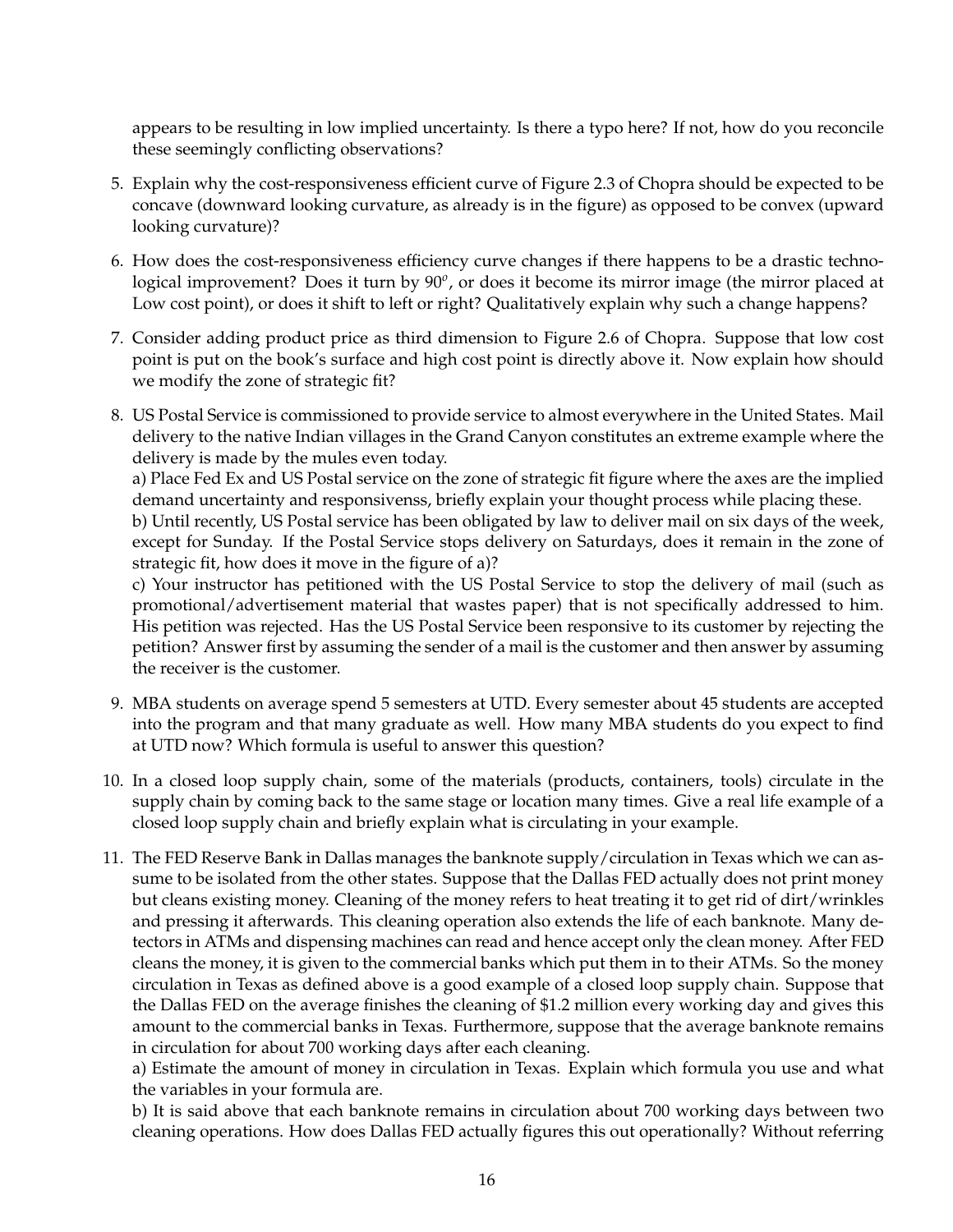to additional resources, guess/list what is the relevant data to arrive at the statistic of 700 days and how can this data be collected?

- 12. When OPEC cuts oil production or increases it, the effects in the US markets are felt 4 months later. This is because of the oil already in the pipelines or tankers making their way to the US markets. Since the oil spends 4 months in transportation, the owners of the oil must tie up a lot of capital for oil and incur a lot of opportunity costs. This opportunity cost can constitute a base for the inventory holding costs for the oil in transportation. Discuss if we can consider the oil in transportation as inventory. If yes, is this cycle, safety, seasonal or another kind of inventory? If no, should we account for the opportunity cost of the oil in transportation?
- 13. After reading the obstacles to achieving strategic fit, discuss whether Internet helps to overcome the obstacles or makes the obstacles bigger.
- 14. Pull or Push: Let us consider the simplest supply chain possible, infinite and instantaneous raw material supply, single production stage which feeds a single product into a finished goods inventory. Suppose that a single customer has daily demand (*D*, *d*) for the single product, where *D* is the quantity and *d* is the due date. None of these parameters are known in advance. Let us provide several sensible definitions for a pull system:

I. A pull system has no finished goods inventory.

II. In a pull system, customer demand at time *t* instigates an equal amount of production at time *t* − *LT* where *LT* is the production lead time.

III. In a pull system, customer demand at time *t* instigates an equal amount of production at time *t − LT* and the demand is satisfied with the production it instigated.

Clearly, definition (II) is more general than definition (III). Any system that does not fit any of these definitions will be called push. Let us consider several job release rules for production:

- (a) For demand  $(D, d)$ , a job for *D* units is released exactly LT days before the due date *d*.
- (b) A single unit is released for production when the work in process reaches a dangerously low level presumably with high demand.
- (c) Jobs are released for production at a rate equal to average daily demand rate.

Determine which definition of pull system applies to which job release rule, does any of these rules indicate a push system? In this course, definition (II) is accepted as the definition of a pull system.

15. Consider the simple supply chain of the previous question.

a) Raw material commonality with push or pull. Suppose that there are two products *A* and *B* which are produced using raw materials  $A'$  and  $B'$ . Under  $A' = B'$  or  $A' \neq B'$ , one is more likely to use a pull system, explain?

b) Tight due dates with push or pull. Under tight or relaxed due dates, one is more likely to use a pull system, explain?

c) High capacity with push or pull. Under high or low production capacity, one is more likely to use a pull system, explain?

16. **Conflict of Objectives** Some students write the following into midterm course evaluations for a class: - "The instructor expects us to work very hard and do well on exams. But he eventually curves the course grades so only the relative performance with respect to the rest of the class matters. We figured that from now on the best thing for all students to do together is to study less to bring down the class average. "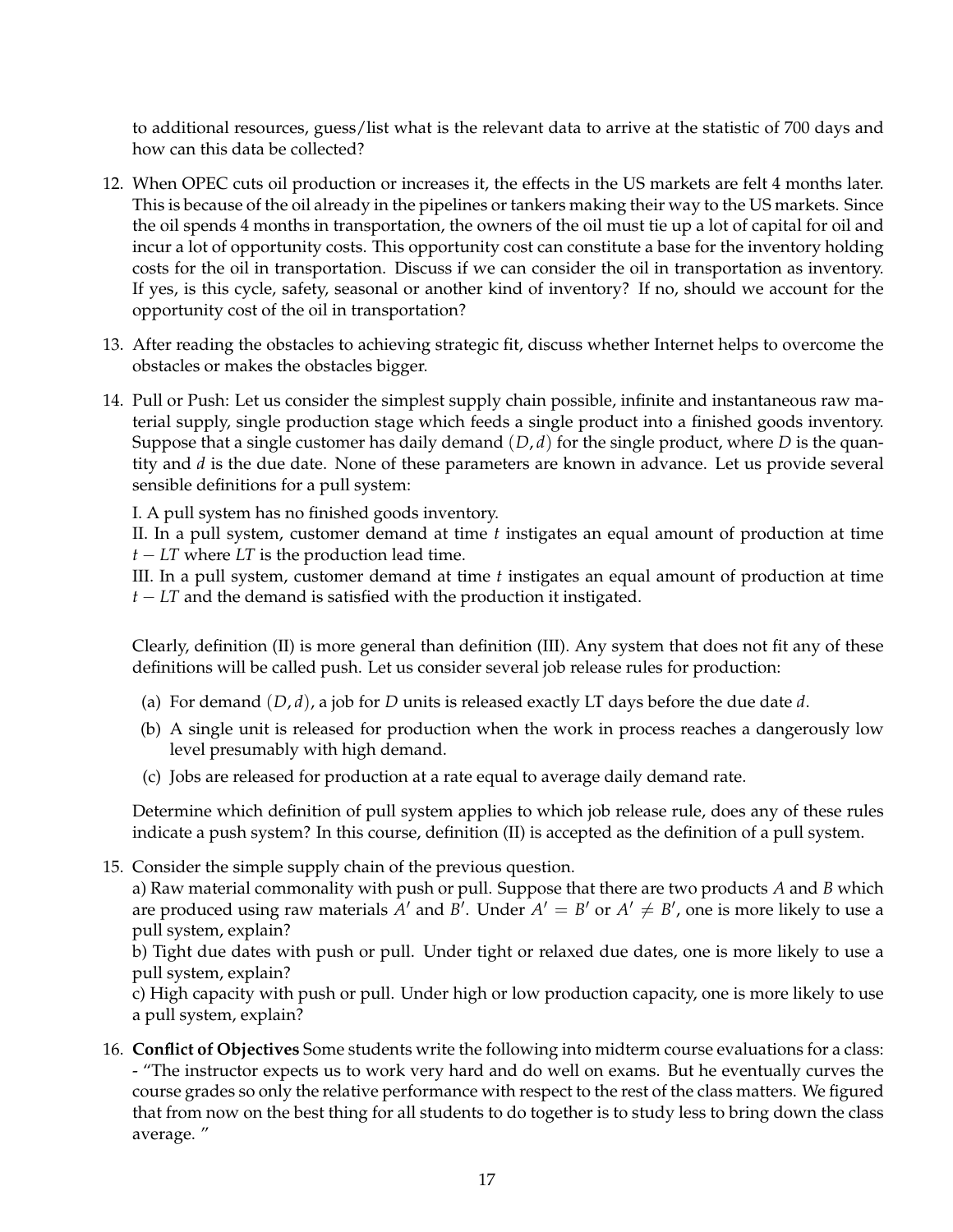According to Hopp and Spearman (2000) people in organizations act according to the following laws: a) People's objective are different than their organization's mission.

- b) Organizations include many people, who are different.
- c) Every program/change requires a champion to lead.
- d) People get burned out.
- e) Responsibility must be commensurate to authority.

Which one of these laws can be used to explain the students' feelings. Comment.

- 17. **Operational Flexibility** Using multiple retailers to supply the same raw materials, increasing component commonality among products, designing alternative routings (work flow) for a manufacturing process, employing truck drivers capable of inputting transportation data into palm pilots connected to central databases and launching alternative products are examples of operational flexibility. What does the term "operational flexibility" mean? Give an example of your own for operational flexibility. Would a company need more or less flexible strategy with increasing levels of uncertainty, explain. Would more flexibility generally lead to more efficiency, explain?
- 18. **Sears+Kmart** Sears stores sell hardware, appliances and home products. Where would you place the demand faced by Sears on the implied demand uncertainty spectrum, explain. Before Sears and K-Mart merger do you think that the Sears supply chain was responsive to the customers? How is Sears aiming to be more responsive after the K-Mart merger?
- 19. How can Sears expand the scope of strategic fit to its appliance suppliers Kenmore, General Electrics and Maytag? What intercompany functions may need attention or improvement?
- 20. **Humanitarian SCM** On August 28, 2005, the tropical storm Katrina went over the city of New Orleans and destroyed many buildings and the infrastructure supplying electricity and water to the city. Despite a mandatory evacuation order, about 100,000 residents remained in New Orleans on August 28, 2005. Suppose now these residents must receive drinking water to survive.

a) Identify the sources/suppliers for drinking water. Discuss how the water can be transported to New Orleans and how should it be distributed within the city.

b) Elaborate on the challenges involved in providing supplies to the New Orleans residents. What are the extra challenges, faced in emergency operations, which do not exist in regular operations of commercial supply chains? Hint: Read van Wassenhove [15].

- 21. **7Eleven Japan in USA** On November 28, 2005, Joseph M. DePinto was named the President and Chief Executive Officer (CEO) of 7eleven in the USA. Couple weeks before Nov. 28, 7eleven Japan and its affiliates gained the control of 7eleven USA. The new CEO is considering to duplicate the SCM strategies used in Japan in the USA. What are the pros and cons of his approach?
- 22. **Tohoku Earthquake** On March 11, 2011, Eastern Japan experienced a strong earthquake and a tsunami. Most of Japanese industrial facilities are in the South. However, Texas Instruments (TI), Toshiba, and Fujitsu are among the companies that operate facilities in Eastern Japan.

TI's Miho Fab had substantial damages (in pipes for gasses and water and in equipment) and had a slightly damaged building. This fab produced DLP (digital light processing for projectors for home or IMAX theaters and TVs). Fujitsu's Iwate Fab produces logic chips and its operation was suspended after the earthquake. Toshiba's Yokkaichi Fab in Southern Japan was adversely affected. This plant produced critical nand (short for no-and logic operation) chips that went into iphones and ipads.

a) There are many logic chip manufacturers in the world. On the other hand, Toshiba has 35% share of the global nand market (slightly trailing behind the largest manufacturer Samsung). Discuss whether the logic or nand chip supply is affected more by the earthquake.  $1$ 

<sup>&</sup>lt;sup>1</sup>A good source to learn about electronic parts supply is IHS iSuppli http://www.isuppli.com.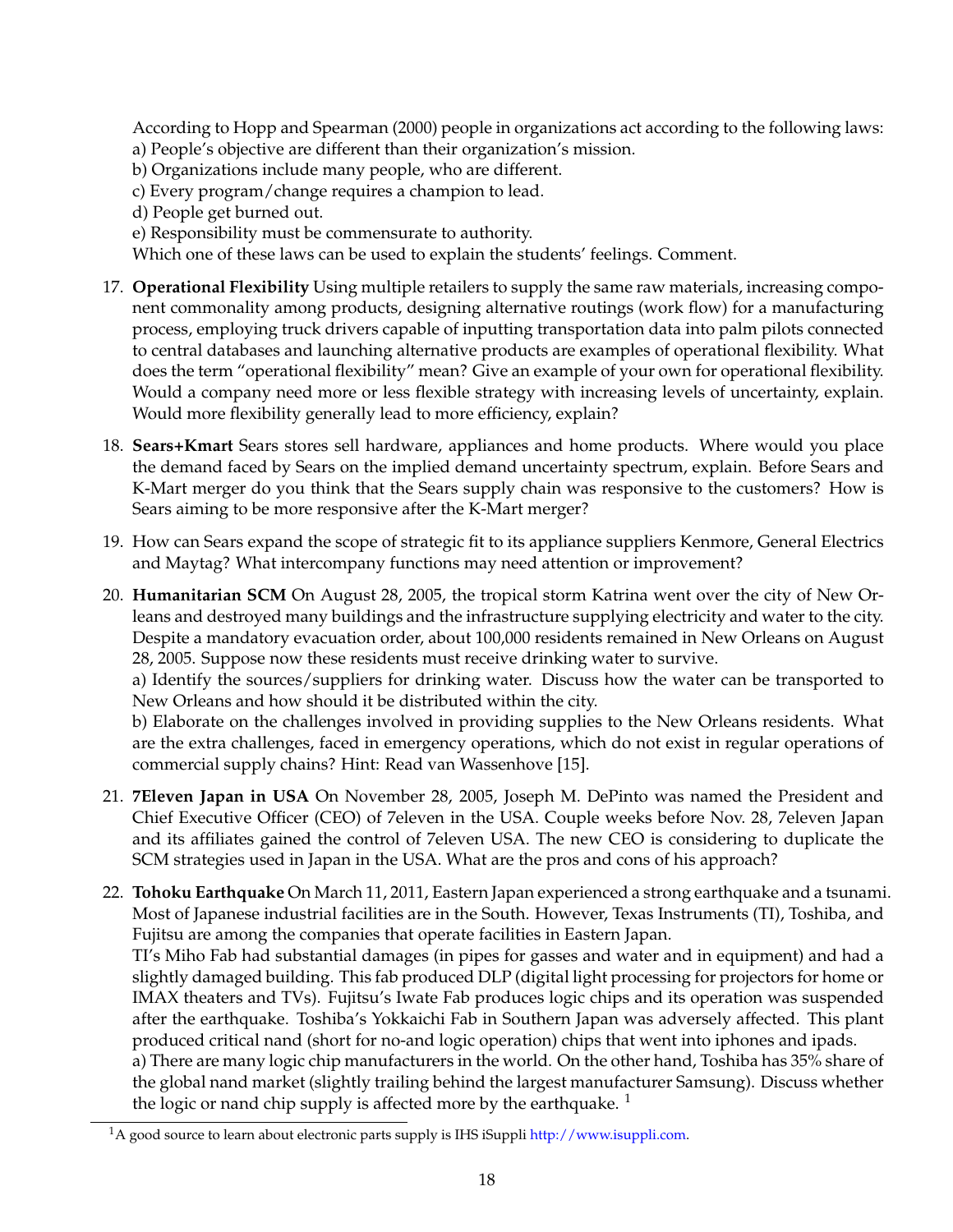b) Consumers are more loyal to car brands than to nand chip brands. Toyota, Honda, Suziki, Nissan all suffered from the earthquake. But they have plants overseas. Toyota has plants in Cambridge, Canada; Tijuana, Mexico; La Fayette, Princeton, Georgetown, Blue Springs, San Antonio, Long Beach in the USA. Unlike chip manufacturing, shifting of manufacturing of car parts does not require strict calibration/certification. Discuss whether the chip or car parts supply is affected more by the earthquake.

c) On March 17, General Motor's Shreveport, LA plant announced that it would close for at least a week. This plant produced compact pickup trucks (Chevrolet Colorado and the GMC Canyon) but not the full-size pickups (Chevrolet Silverado and GMC Sierra). Both compact and full-size pickups have Japanese manufactured parts. From GM's decision, we can speculate about the following:

i) Demand rate for full-size trucks is higher than the rate for compact trucks,

ii) Inventory for full-size trucks is lower than the inventory for compact trucks? Explain, if we can certainly infer i), ii), or both of these statements or either one.

# **References**

- [1] S. Axsater (2001). *Inventory Control.* Published by Kluwer Academic Publishing.
- [2] D. Bolger (2002). *Inventory theft.* Furniture World Magazine, October issue. Article downloaded on June 2, 2004 from www.furninfo.com/operations/bolger1002.html.
- [3] M.L. Fisher, A. Raman and A.S. McClelland (2000). *Rocket science retailing is almost here: Are you ready?* Harvard Business Review, July-August issue: 115-124.
- [4] E.L. Grant and R.S. Leavenworth (1996). *Statistical Quality Control.* 7th edition published by McGraw-Hill.
- [5] W.J. Hopp and M.L Spearman (2000). Factory Physics. McGraw Hill.
- [6] V. Jayaraman, C. Burnett and D. Frank (2000). Separating inventory flows in the materials management department of Hancock Medical Center. Interfaces 30: 56-64.
- [7] E. Johnson (1998). Giving 'Em What They Want. Management Review, November 1998: 62-67.
- [8] N. Karabakal, A. Günal and W. Ritchie (2000). Supply-Chain Analysis at Volkswagen of America. Interfaces 30: 46-55.
- [9] H.L. Lee and C. Billington (1992). Managing Supply Chain Inventory: Pitfalls and Opportunities. Sloan Management Review, Spring 1992: 65-73.
- [10] A. Lockamy III, R.M. Beal and W.I. Smith (2000). Supply chain excellence for accelerated improvement. Interfaces 30: 22-31.
- [11] A. Raman, N. DeHoratius and Z. Ton (2001). *Execution: The missing link in retail operations.* California Management Review Vol.43, No.3: 136-152.
- [12] *Monitor Workers to Stop Internal Product Theft.* Refrigerated Transporter, July 2001 issue. Article downloaded on June 3, 2004 from http://refrigeratedtrans.com/issue\_20010701.
- [13] J.F. Shapiro. Modelling the Supply Chain. Unpublished Book Chapters.
- [14] D. Simchi-Levi, P. Kaminsky and E. Simchi-Levi (2000). Designing and Managing the Supply Chain. McGraw Hill.